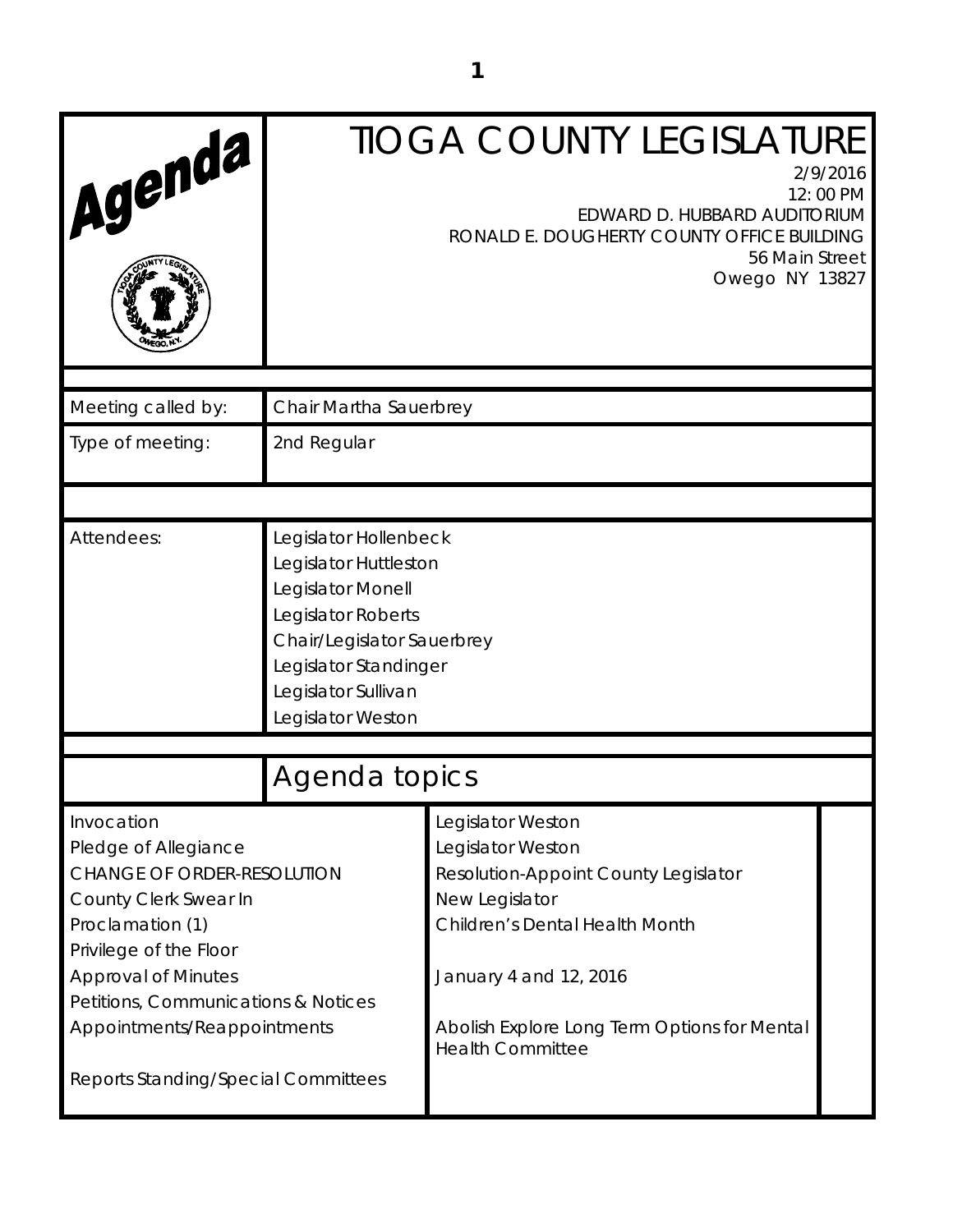| STANDING COMMITTEES FOR 2016 | Updated                                                                                                                                                                                |
|------------------------------|----------------------------------------------------------------------------------------------------------------------------------------------------------------------------------------|
| <b>RESOLUTIONS:</b>          | 1. Recommend Members to the Susquehanna Heritage Area<br>Commission                                                                                                                    |
|                              | 2. Re-Appoint Member to the Tioga County Local Development<br>Corporation (TCLDC)                                                                                                      |
|                              | 3. Re-Appoint Member to the Tioga County Local Development<br>Corporation (TCLDC)                                                                                                      |
|                              | 4. Re-Appoint Member to the Tioga County Local Development<br>Corporation (TCLDC)                                                                                                      |
|                              | 5. Appoint and extend Youth Board Members Terms Youth Bureau                                                                                                                           |
|                              | 6. Authorize Draw-Down for Financial Management Accounting<br>System (FMAS)                                                                                                            |
|                              | 7. Appropriation of Funds 2015 Homeland Security Grant Modify<br>2016 Budget Emergency Management                                                                                      |
|                              | 8. Fund Sheriff's Grant-NYS Child Passenger Safety Grant                                                                                                                               |
|                              | 9. Fund Sheriff's Grant-NYS Legislative Grant                                                                                                                                          |
|                              | 10. Fund Sheriff's Grant-NYS Police Traffic Services Grant                                                                                                                             |
|                              | 11. Appropriation of Funds Public Health                                                                                                                                               |
|                              | 12. Appropriation of Funds Public Health                                                                                                                                               |
|                              | 13. Transfer of Funds/Purchase of Equipment District Attorney                                                                                                                          |
|                              | 14. Authorization for Board of Elections to apply for Grant for<br><b>Compact Flash Cards</b>                                                                                          |
|                              | 15. Authorization for Board of Elections to apply for Grant for audio<br>visual training equipment                                                                                     |
|                              | 16. Re-Establish Prior Year Public Works Projects                                                                                                                                      |
|                              | 17. Re-Establish Prior Year Grant Funds                                                                                                                                                |
|                              | 18. Award Construction Halsey Valley Rd. Bridges BIN; 3334990 &<br>BIN: 3335000                                                                                                        |
|                              | 19. Erroneous Assessment Town of Owego                                                                                                                                                 |
|                              | 20. Erroneous Assessment Town of Barton                                                                                                                                                |
|                              | 21. Resolution to Approve a Maintenance Agreement between the<br>Tioga County Probation Department and Automon to provide<br>software and maintenance of the Caseload Explorer Product |
|                              | 22. Resolution calling on the State to develop a 100 percent State<br>funded Indigent Legal Defense System as a way to provide<br>mandate relief and lower property taxes              |
|                              | 23. Reclassify, Abolish and Create Positions Public Health                                                                                                                             |
|                              | 24. Abolish ans full time Dublie Health Engineer/Troinee Desition and                                                                                                                  |

24. Abolish one full-time Public Health Engineer/Trainee Position and Create one full-time Supervising Public Health Sanitarian Position Public Health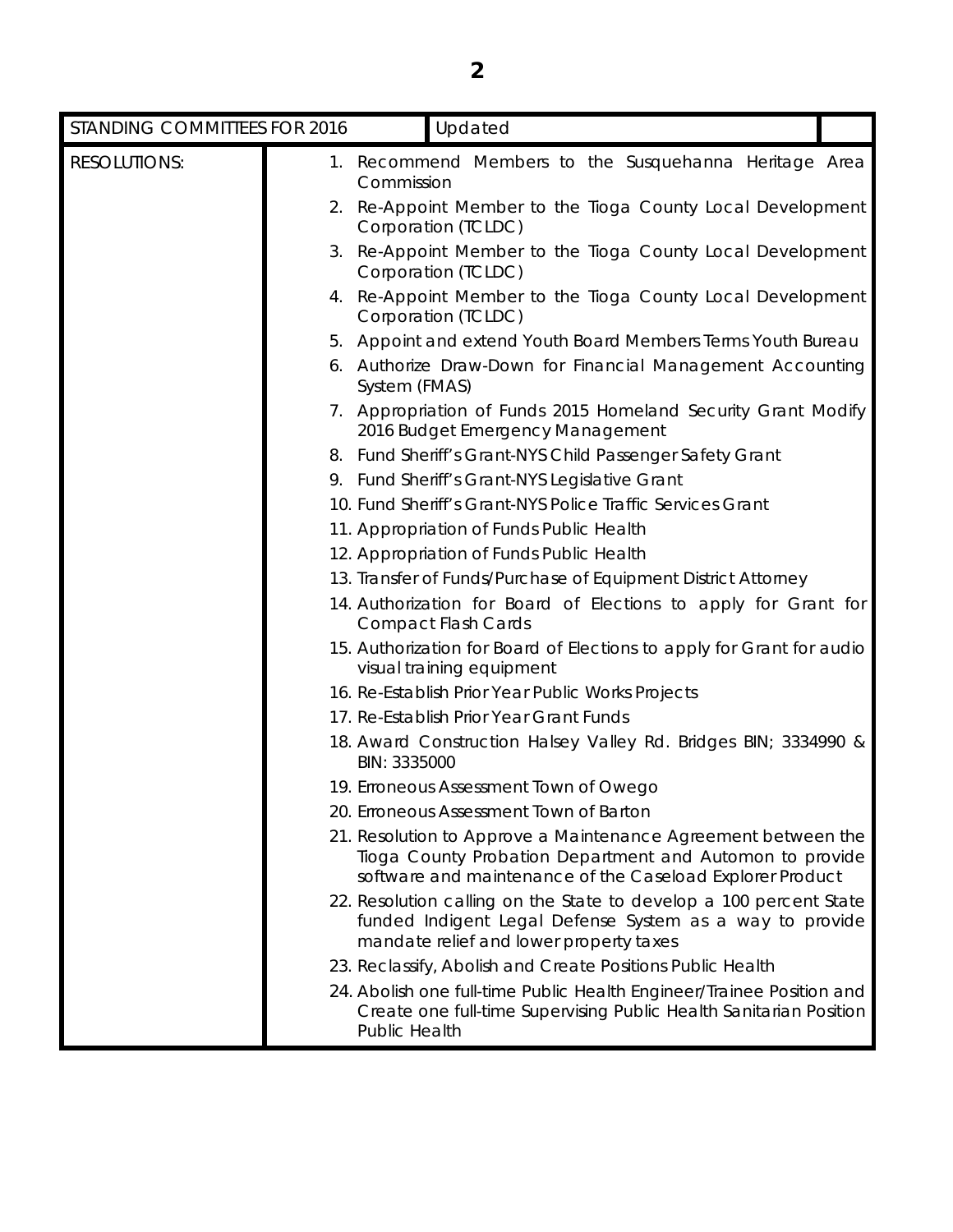## REFERRED TO: LEGISLATIVE WORKSESSION PERSONNEL COMMITTEE

RESOLUTION NO. -16 APPOINT COUNTY LEGISLATOR

WHEREAS: District 5 Legislative position has been vacant since December 8, 2015; and

WHEREAS: The term of office for Legislative District 5 runs until December 31, 2018; and

WHEREAS: Pursuant to Local Law 2 of 2011, District 5 Legislative seat must be filled by a qualified resident-elector of the Town of Barton and Village of Waverly; and

WHEREAS: The Legislature has found and determined that a qualified resident-elector residing in the Town/Village of Waverly shall be appointed to fill the unexpired term of District 5; now therefore be it

RESOLVED: That Dennis M. Mullen is hereby appointed Legislator effective February 9, 2016 to fill the remainder of the term of Legislative District 5, said term ending December 31, 2018.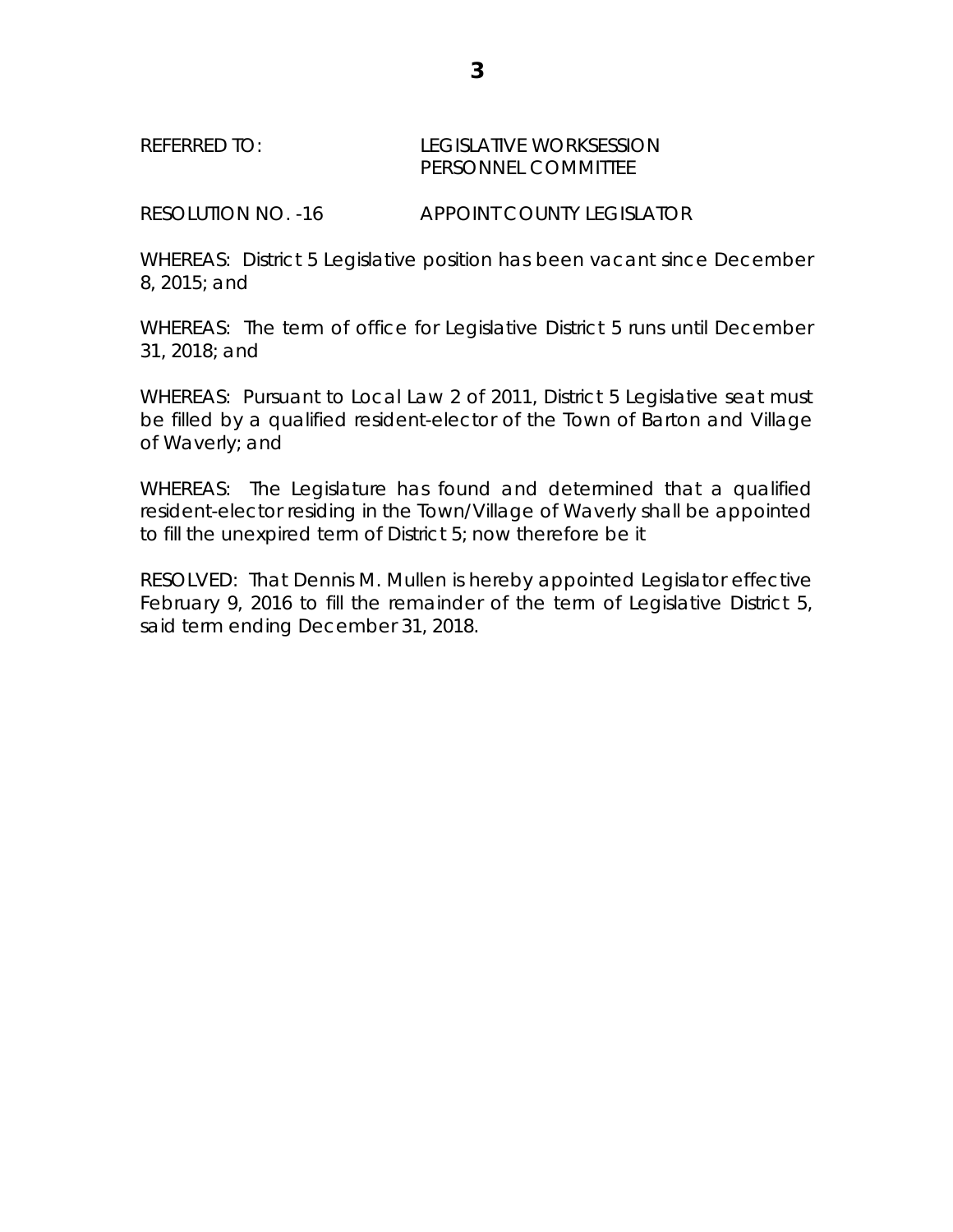#### County of Tioga EXECUTIVE PROCLAMATION

WHEREAS: Dental decay is still the single most common chronic childhood disease; and

WHEREAS: Oral health diseases in children can be quite crippling, leading to delayed speech, low self-esteem, missed school days and overall diminished well-being; and

WHEREAS: Dental decay-causing bacteria can be transmitted from caregiver to child; and

WHEREAS: Proper oral hygiene can prevent dental decay and gingivitis; and

WHEREAS: Preventative care such as routine dental prophylaxis, fluoride supplements and sealants are proven measures that reduce the incidence of oral diseases; therefore

THE TIOGA COUNTY LEGISLATURE, County of Tioga, does hereby proclaim the month of February 2016 as

## CHILDREN'S DENTAL HEALTH MONTH

and urges all residents to take steps to educate themselves, their families, and the community about the importance of good oral hygiene.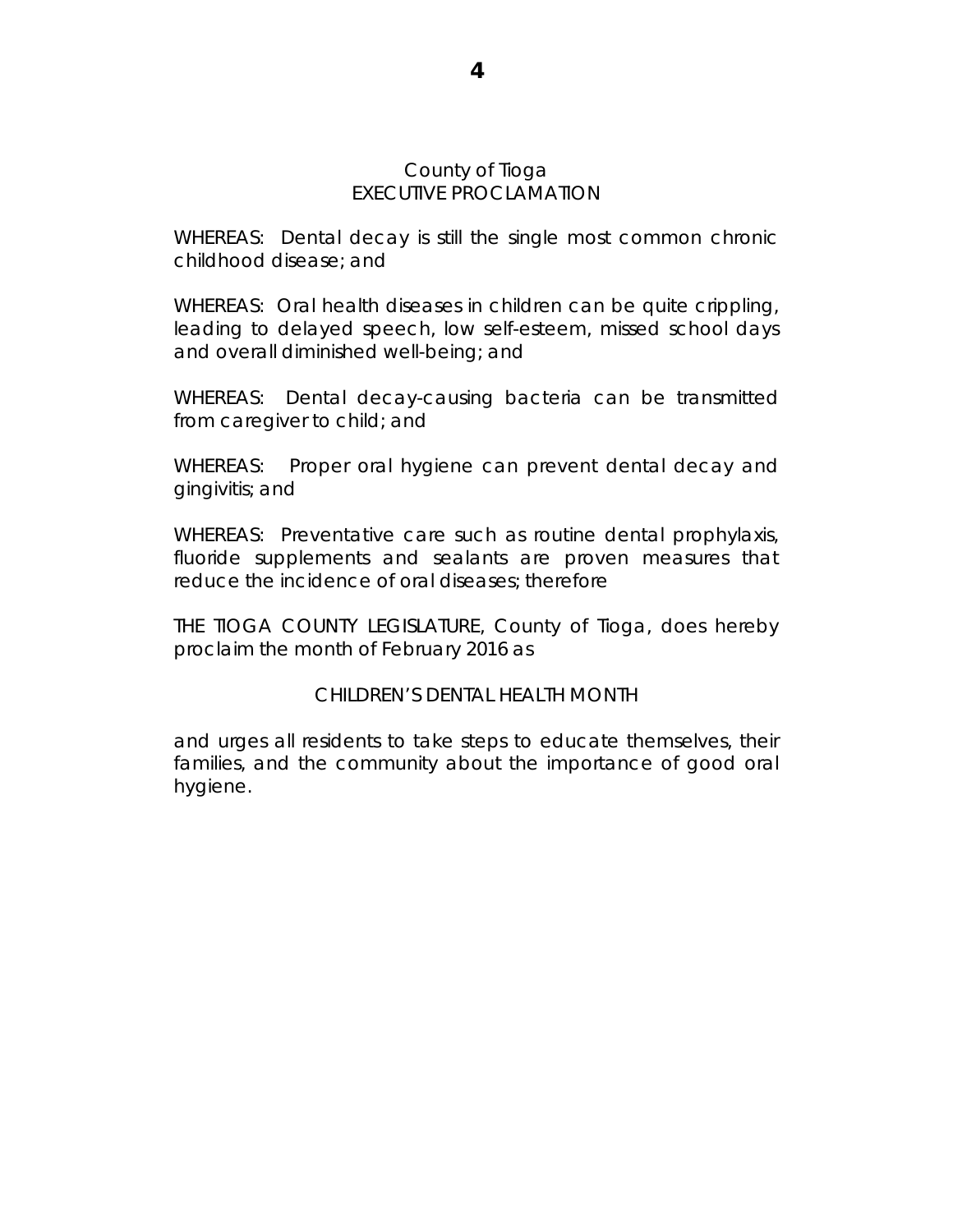

# TIOGA COUNTY LEGISLATURE CHAIR<br>
Martha Sauerbrey

Ed Hollenbeck Richard L. Huttleston Tracy Monell Dennis Mullen Michael Roberts Martha C. Sauerbrey William H. Standinger III Loretta A. Sullivan Dale N. Weston

Ronald E. Dougherty County Office Building – 56 Main Street – Owego, New York 13827 Telephone (607) 687-8240 - Fax (607) 687-8232 – Website: [www.tiogacountyny.com](http://www.tiogacountyny.com/)

## *STANDING COMMITTEES OF THE COUNTY LEGISLATURE OF THE COUNTY OF TIOGA FOR 2016*

|                                                                        | Chairman       |                 |            |            |
|------------------------------------------------------------------------|----------------|-----------------|------------|------------|
| 1. County Clerk,<br>Historian.<br>Real Property<br>Veterans/Elections, | Huttleston     | Sullivan        | Mullen     | Standinger |
| 2. Economic<br>Development/<br>Planning/Tourism/<br>Agriculture        | Weston         | <b>Roberts</b>  | Hollenbeck | Mullen     |
| 3. Finance/Legal &<br>Safety                                           | Monell         | All Legislators |            |            |
| 4. Information<br>Technology                                           | Sullivan       | <b>Roberts</b>  | Monell     | Huttleston |
| 5. Legislative<br>Worksessions/<br>Legislative support                 | Sauerbrey      | All Legislators |            |            |
| 6. Health & Human<br>Services                                          | Standinger     | Sullivan        | Mullen     | Monell     |
| 7. Public Safety/<br>Probation & DWI                                   | Mullen         | Hollenbeck      | Weston     | Standinger |
| 8. Public Works/<br>Capital Projects                                   | <b>Roberts</b> | Sullivan        | Huttleston | Weston     |
| 9.Personnel/ADA                                                        | Hollenbeck     | Monell          | Weston     | Standinger |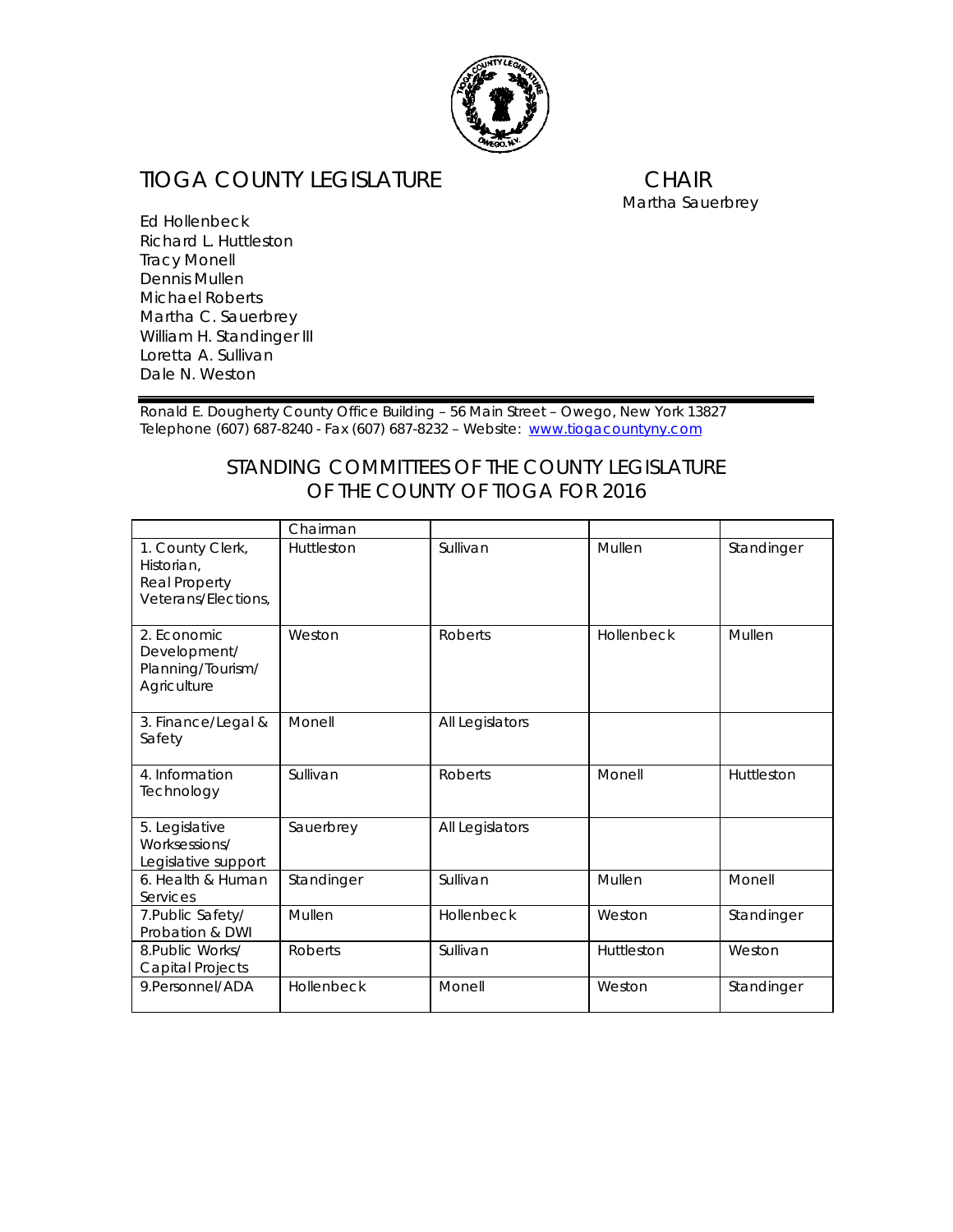## REFERRED TO: ED&P LEGISLATIVE COMMITTEE

### RESOLUTION NO. -16 RECOMMEND MEMBERS TO THE SUSQUEHANNA HERITAGE AREA **COMMISSION**

WHEREAS: Per resolution 98-15, the Tioga County Legislature resolved that the Economic Development and Planning Committee recommend designees for the Municipal Representative and also the Advisory Board Member on the Susquehanna Heritage Area Commission for the term of office of the County Legislative Chair who appoints said persons; and

WHEREAS: Currently Rebecca Maffei, Tioga County Tourism Office Director, and Bryant Myers, Economic Development Specialist have been serving as the two (2) SHA Commission members; and

WHEREAS: Bryant Myers is no longer employed by Tioga County; and

WHEREAS: Brittany Woodburn has been hired to fill the Economic Development Specialist position; therefore be it

RESOLVED: That the Economic Development and Planning Committee recommend Rebecca Maffei, Tioga County Tourism Office Director as the Municipal Representative and Brittany Woodburn, Economic Development Specialist as the Advisory Board member on the Susquehanna Heritage Area Commission for the term of office of the County Legislative Chair who appoints said person.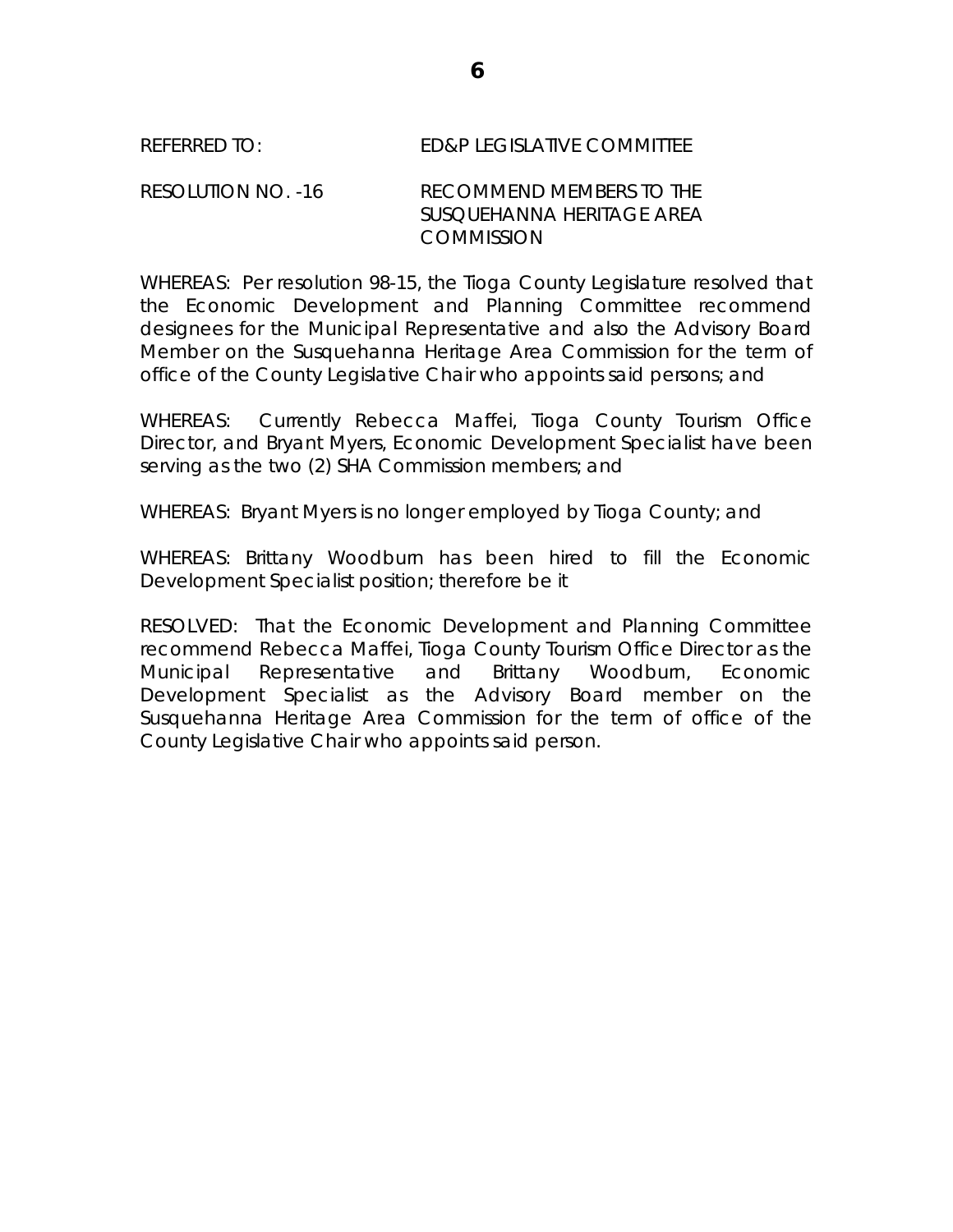REFERRED TO: ED&P COMMITTEE

RESOLUTION NO. -16 RE-APPOINT MEMBER TO THE TIOGA COUNTY LOCAL DEVELOPMENT CORPORATION (TCLDC)

WHEREAS: The term of Tioga County Local Development Corporation member, Jon Ward, will expire as of March 31, 2016; and

WHEREAS: Jon Ward has expressed a desire for re-appointment to serve another term; therefore be it

RESOLVED: That the Tioga County Legislature hereby re-appoint Jon Ward for another three-year term of 4/1/16 – 3/31/19.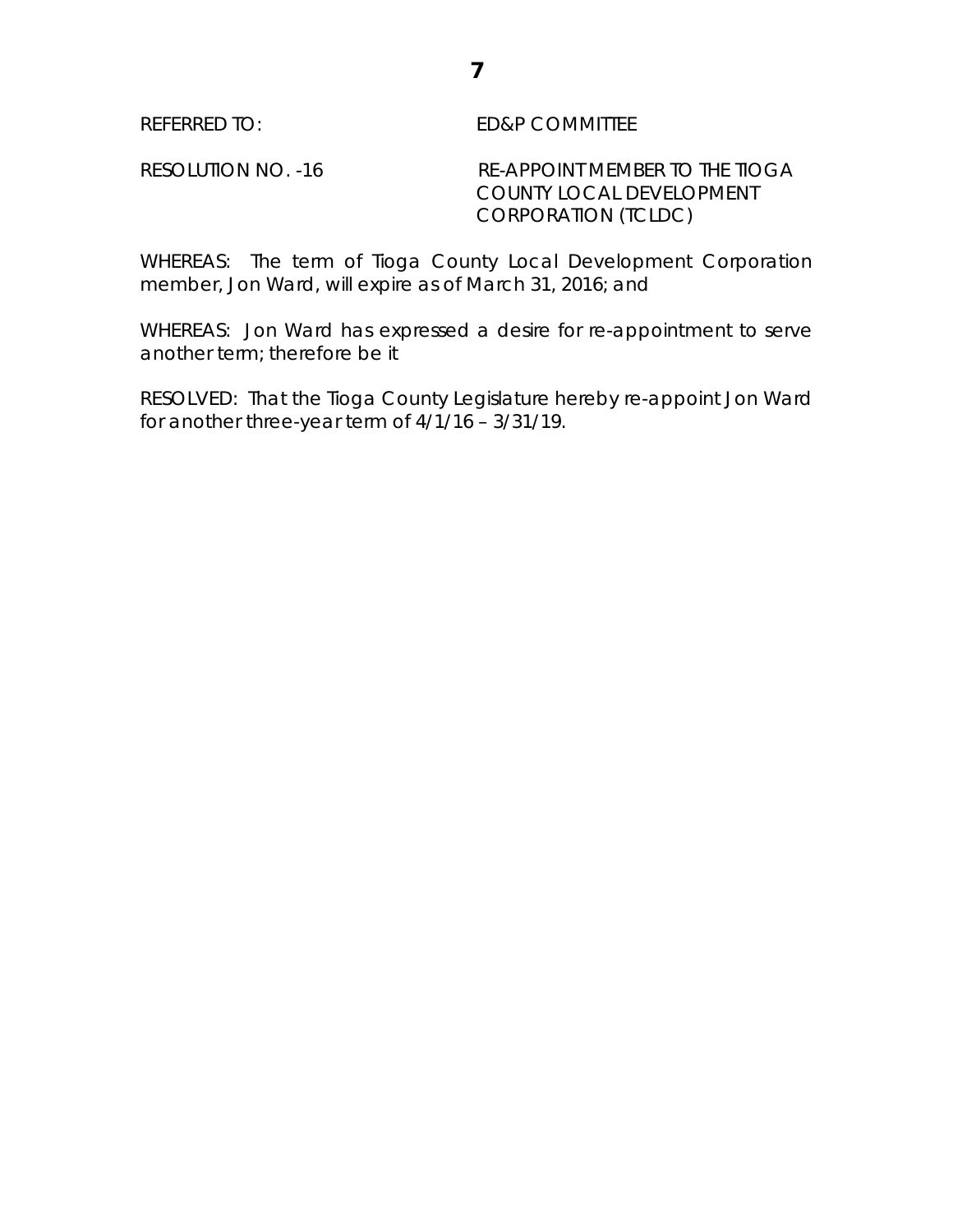REFERRED TO: ED&P COMMITTEE

RESOLUTION NO. -16 RE-APPOINT MEMBER TO THE TIOGA COUNTY LOCAL DEVELOPMENT CORPORATION (TCLDC)

WHEREAS: The term of Tioga County Local Development Corporation member, Marcia Kiechle, will expire as of March 31, 2016; and

WHEREAS: Marcia Kiechle has expressed a desire for re-appointment to serve another term; therefore be it

RESOLVED: That the Tioga County Legislature hereby re-appoint Marcia Kiechle for another three-year term of 4/1/16 – 3/31/19.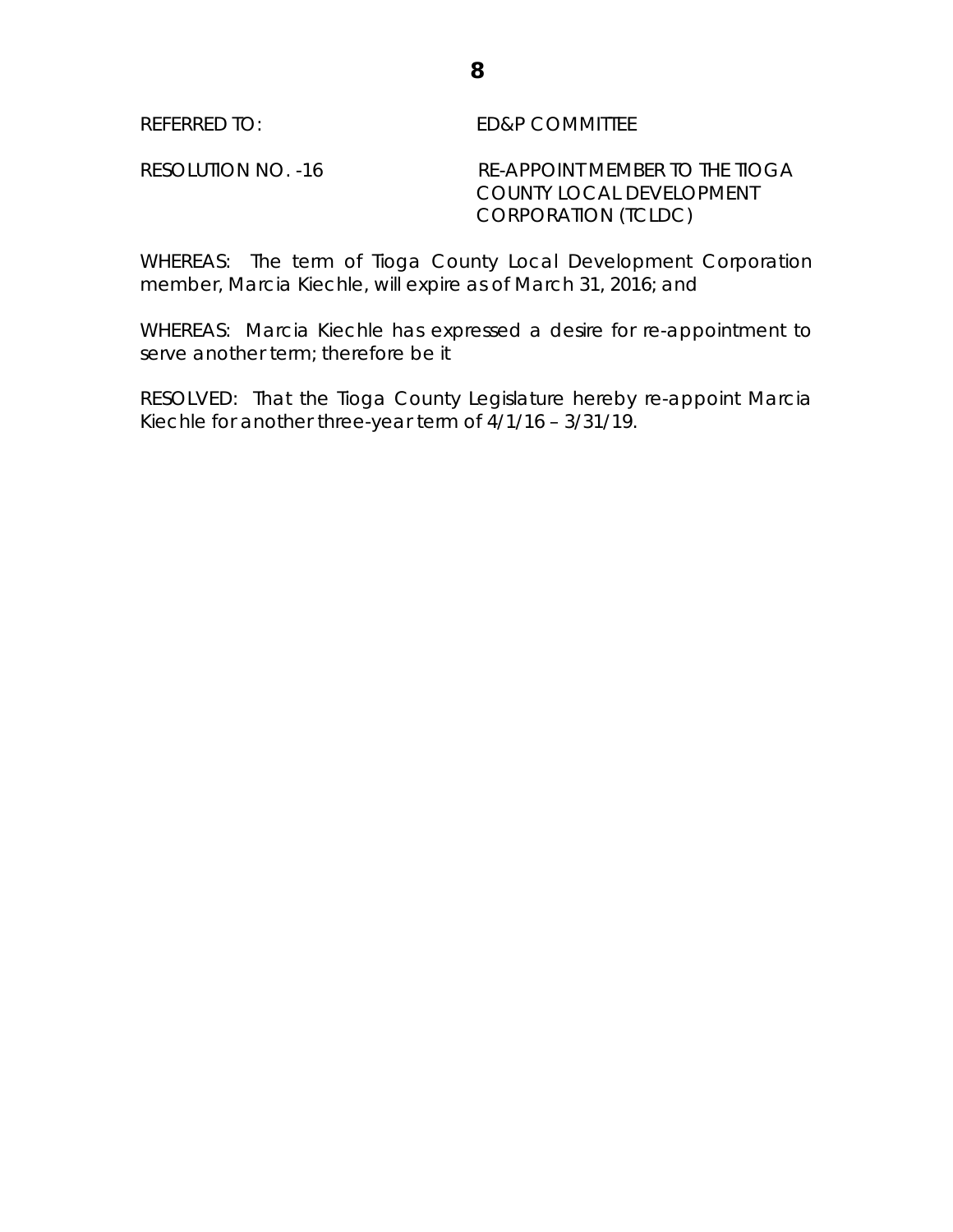REFERRED TO: ED&P COMMITTEE

RESOLUTION NO. -16 RE-APPOINT MEMBER TO THE TIOGA COUNTY LOCAL DEVELOPMENT CORPORATION (TCLDC)

WHEREAS: The term of Tioga County Local Development Corporation member, Sandra Layman, will expire as of March 31, 2016; and

WHEREAS: Sandra Layman has expressed a desire for re-appointment to serve another term; therefore be it

RESOLVED: That the Tioga County Legislature hereby re-appoint Sandra Layman for another three-year term of 4/1/16 – 3/31/19.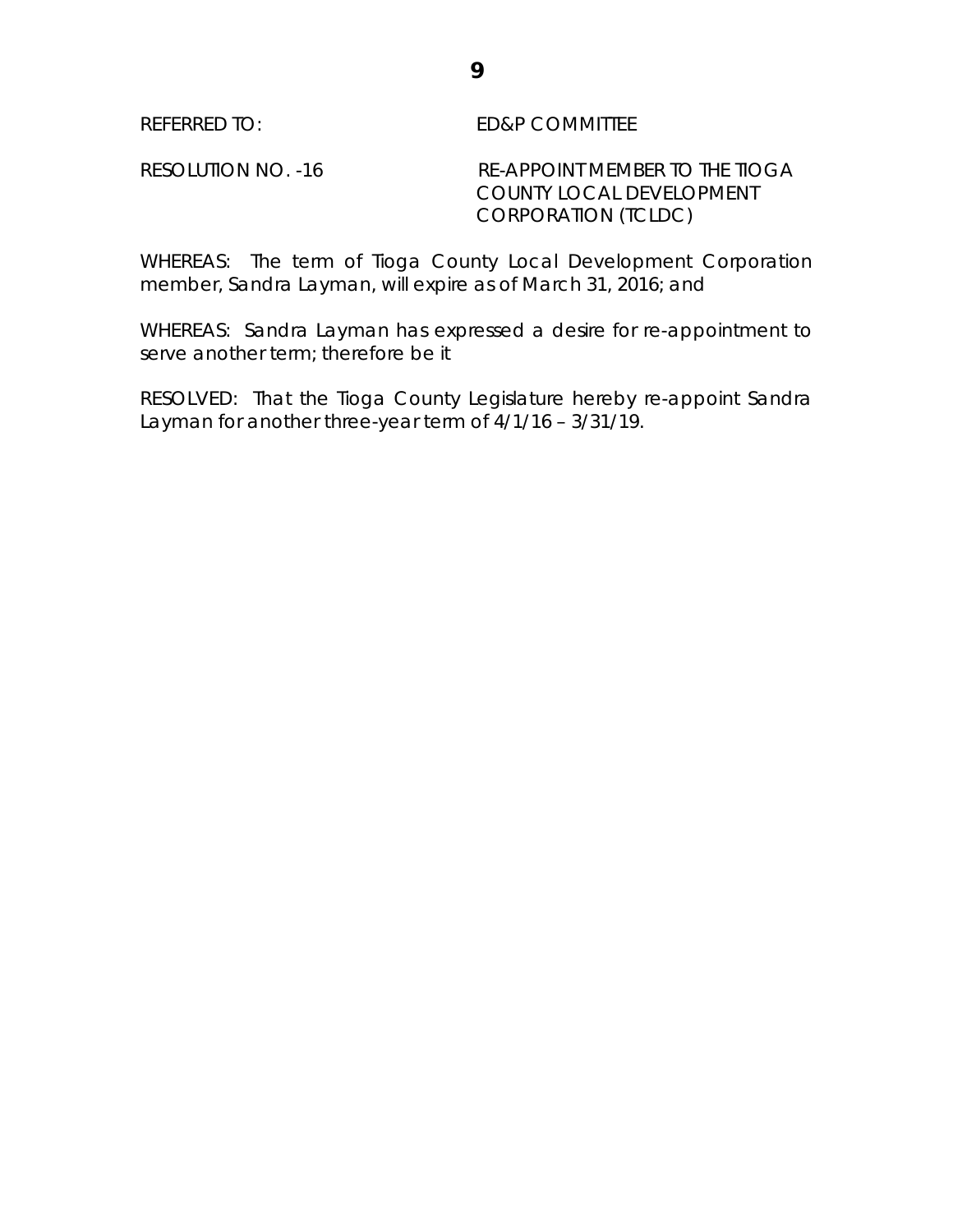## REFERRED TO: HEALTH & HUMAN SERVICES COMMITTEE

### RESOLUTION NO. – 16 APPOINT AND EXTEND YOUTH BOARD MEMBERS **TERMS** YOUTH BUREAU

WHEREAS: The Tioga County Youth Board is organized as an advisory body to the Tioga County Youth Bureau; and

WHEREAS: The purpose of the Youth Board is to carry out the provision of Section 95 of the General Municipal Law of the State of New York and Resolution No. 140 of 1981 of the Tioga County Legislature; and

WHEREAS: The Tioga County Youth Board Bylaws provides for representatives to the Youth Board be appointed by the County Legislature; and

WHEREAS: The County Legislature previously appointed members to the Youth Board under Resolution No. 221-14 and vacancies exist; and

WHEREAS: The County Legislature previously appointed members to the Youth Board under Resolution No. 58-12 and terms have expired; now therefore be it

RESOLVED: That the following listed representatives be appointed as a member of the Tioga County Youth Board with the corresponding term of office consistent with the requirement of staggered rotation; and that the following listed representatives terms be extended as follows:

|                                      | <b>ILKIVI</b>             |
|--------------------------------------|---------------------------|
| Whitney Bauer (Replacing Petrea Rae) | $01/01/2016 - 12/31/2019$ |
| Jessica Hobler (Extending Term)      | $01/01/2016 - 12/31/2019$ |
| Kathleen Clark (Extending Term)      | $01/01/2016 - 12/31/2019$ |

TERM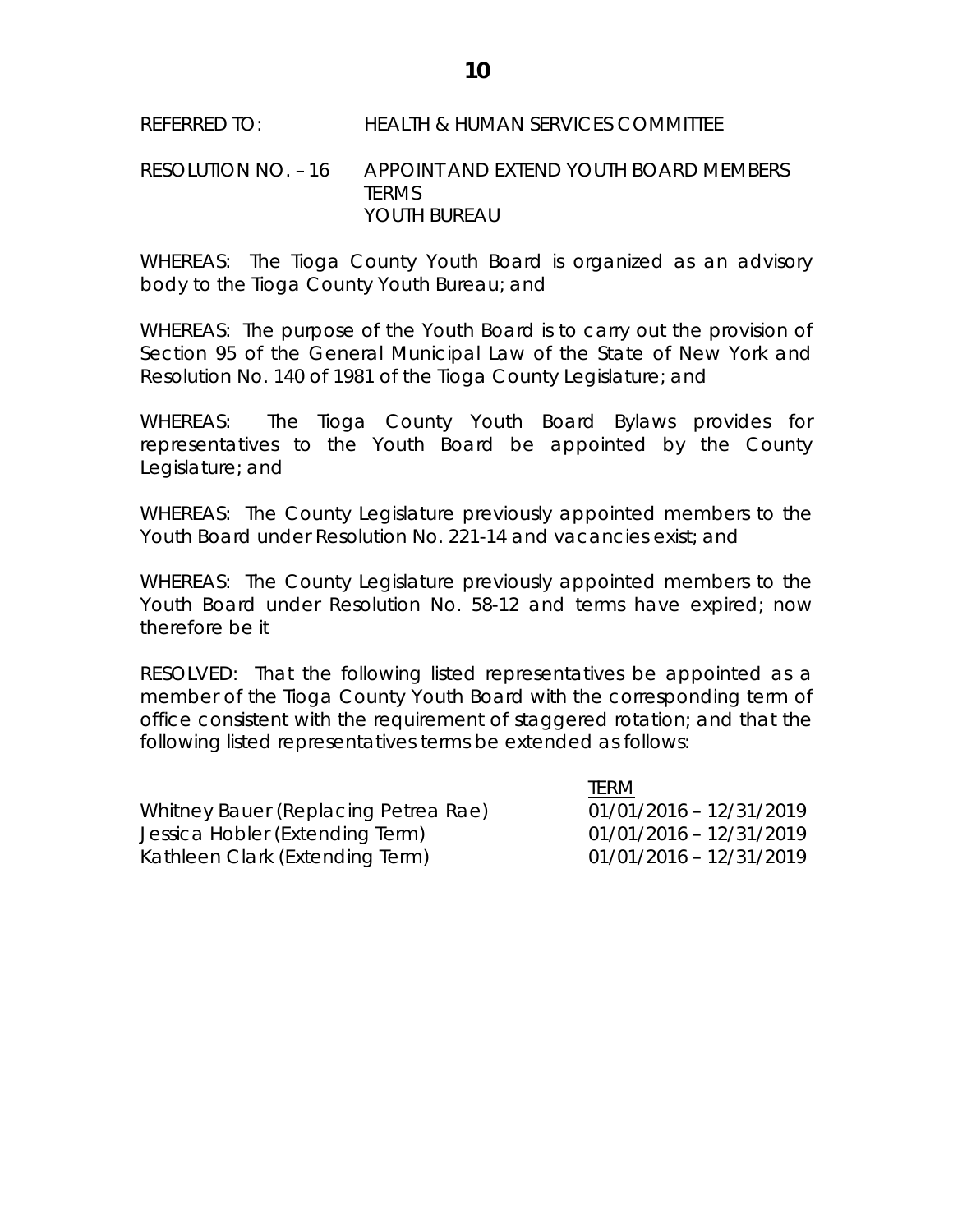## REFERRED TO: FINANCE/LEGAL COMMITTEE

RESOLUTION NO. -16 AUTHORIZE DRAW-DOWN FOR FINANCIAL MANAGEMENT ACCOUNTING SYSTEM (FMAS)

WHEREAS: Tioga County established a Financial Management Accounting System (FMAS) Capital Reserve Account; and

WHEREAS: Tioga County is incurring expenses from Tyler Technologies, Inc. for services to implement the Financial Management Accounting System; therefore be it

RESOLVED: That the Tioga County Legislature authorizes the Chief Accountant/Budget Officer and Tioga County's Project Manager to transfer funds out of the Financial Management Accounting System (FMAS) Capital Reserve Account H878.08 into the dedicated FMAS Capital Account H1325.21 for 2016 as a drawdown to fund the following:

Tyler Services (implementation days, implementation costs, purchase of modules, dedicated consultants, Tyler Project Manager, forms, travel and hotel expenses, third party hardware and services, recurring fees, etc.)

2016 Drawdown \$300,000.00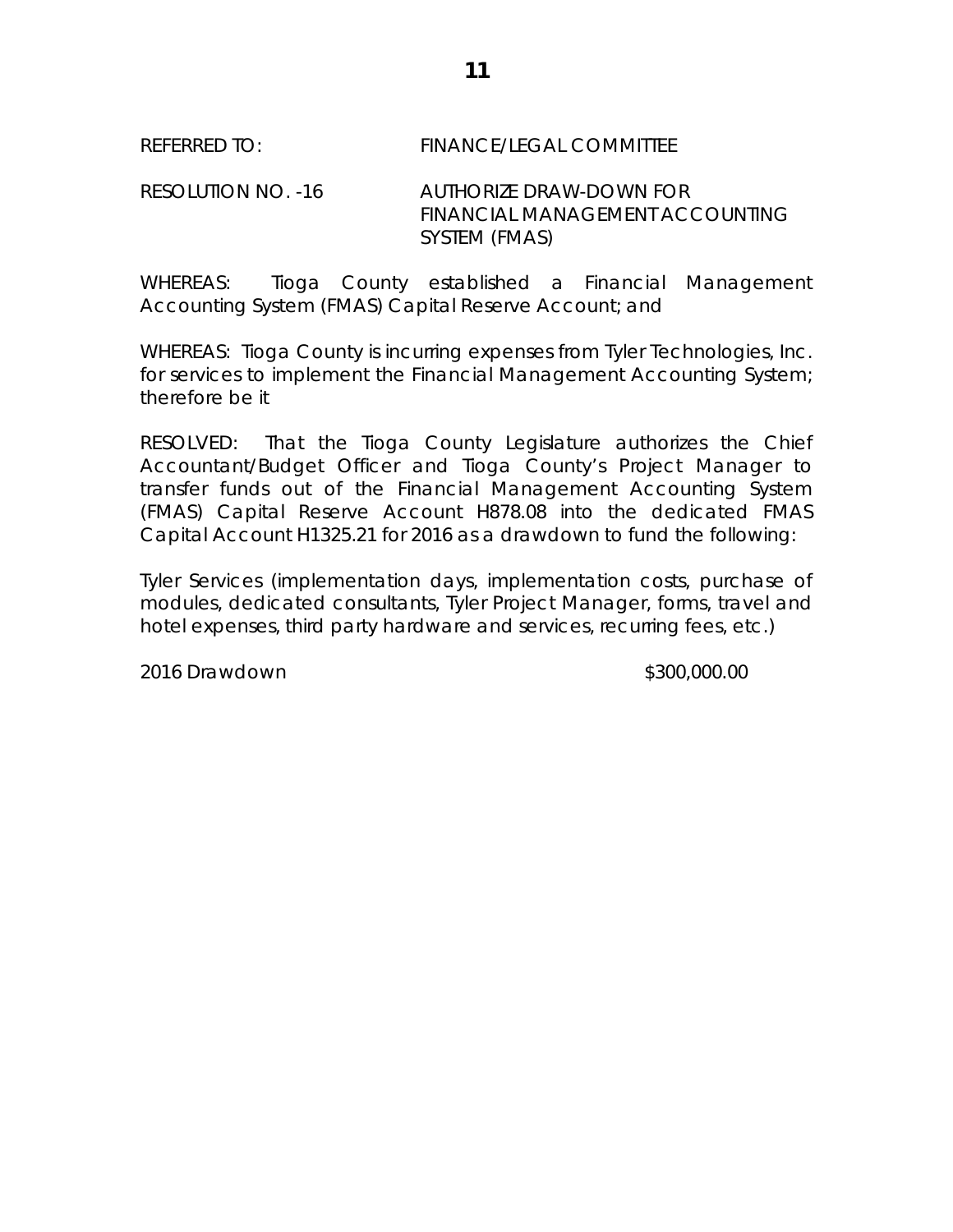REFERRED TO: The PUBLIC SAFETY COMMITTEE FINANCE COMMITTEE

RESOLUTION NO. -16 APPROPRIATION OF FUNDS 2015 HOMELAND SECURITY GRANT MODIFY 2016 BUDGET EMERGENCY MANAGEMENT

WHEREAS: The New York State Office of Homeland Security Program (SHSP) has been awarded a grant of  $$52,500$  (contract  $\#C973950$ ) to the Tioga County Office of Emergency Management; and

WHEREAS: The grant will be used for the Dark Fiber Project which will connect county infrastructures; and

WHEREAS: Appropriation of funds requires legislative approval; therefore be it

RESOLVED: That the 2015 NYS Homeland Security Grant be appropriated as follows:

A3360.433565 Homeland Security 2015 Revenue \$52,500

A3360.520130 Homeland Security Grant– Equipment (Not Car)\$52,500

And be it further

RESOLVED: That the 2016 Emergency Management budget be modified to reflect the above changes.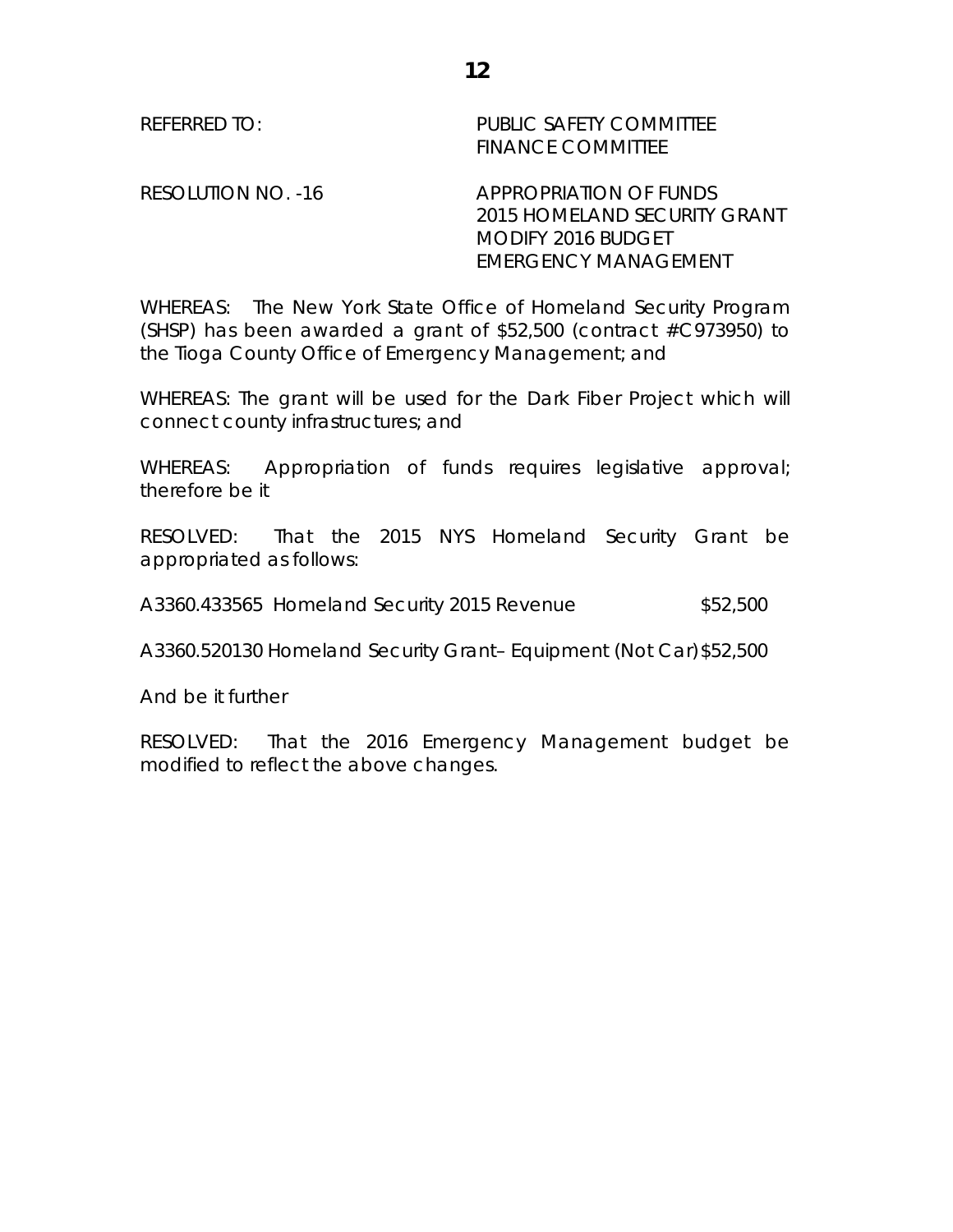REFERRED TO: PUBLIC SAFETY COMMITTEE FINANCE COMMITTEE

RESOLUTION NO. -16 FUND SHERIFF'S GRANT -NYS CHILD PASSENGER SAFETY GRANT

WHEREAS: The Sheriff's Office has been awarded a NYS Child Passenger Safety Grant (CPS-2016-Tioga Co SO-00092-(054) in the amount of \$1,500; and

WHEREAS: This funding now needs to be appropriated; therefore be it

RESOLVED: That the NYS Child Passenger Safety Grant be appropriated as follows:

| Expense Account: A3110.520130 Equipment (Not Car) | \$1,500 |
|---------------------------------------------------|---------|
|                                                   |         |

State Aid Revenue Account: A3110.433960 \$1,500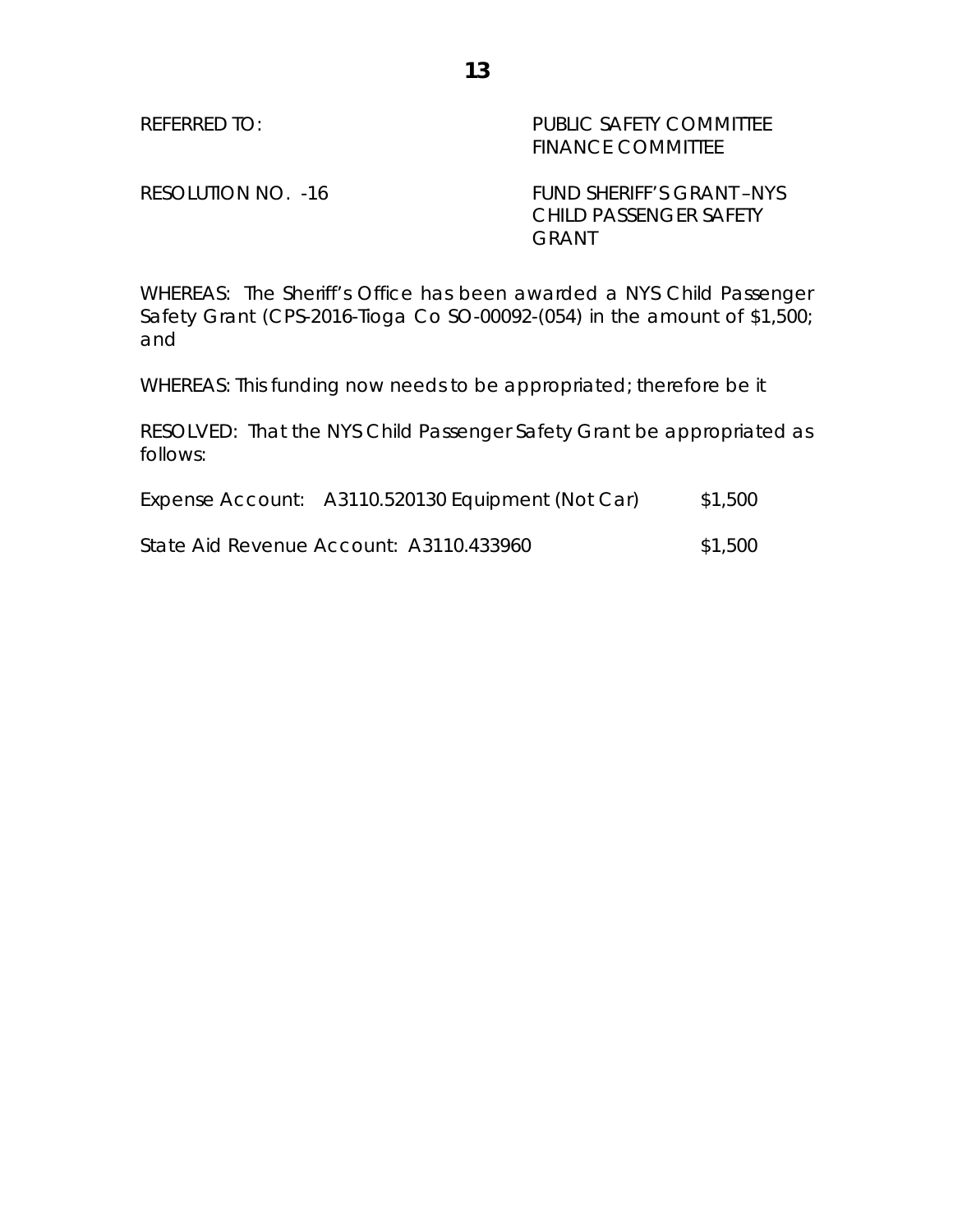REFERRED TO: PUBLIC SAFETY COMMITTEE FINANCE COMMITTEE

RESOLUTION NO. -16 FUND SHERIFF'S GRANT -NYS LEGISLATIVE GRANT

WHEREAS: The Sheriff's Office has been awarded a NYS Legislative Grant (LG15101545) in the amount of \$10,000; and

WHEREAS: This funding now needs to be appropriated; therefore be it

RESOLVED: That the NYS Legislative Grant be appropriated as follows:

| Expense Account: A3110.520130 Equipment (Not Car) | \$10,000 |
|---------------------------------------------------|----------|
|                                                   |          |

State Aid Revenue Account: A3110.433952 \$10,000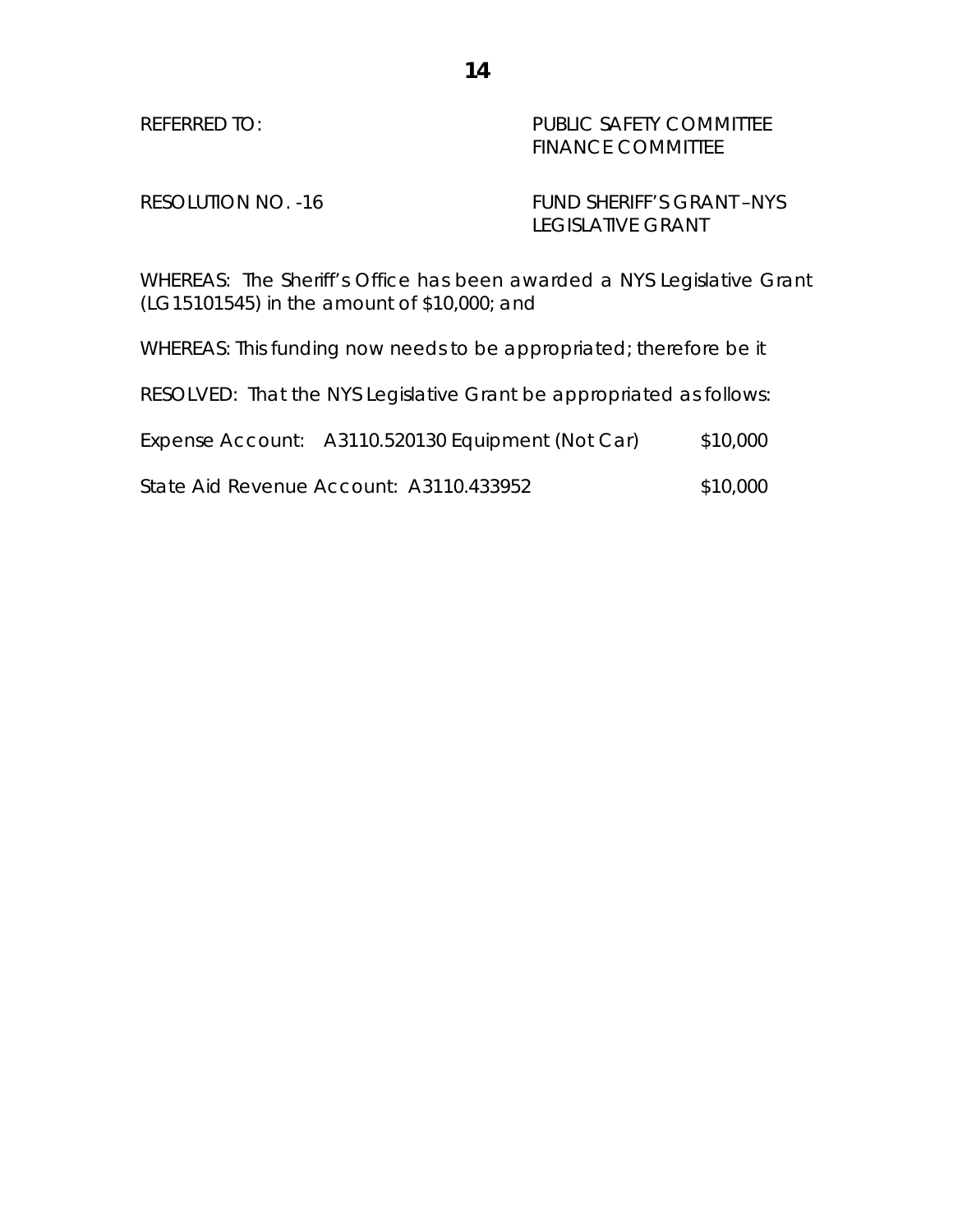REFERRED TO: PUBLIC SAFETY COMMITTEE FINANCE COMMITTEE

RESOLUTION NO. -16 FUND SHERIFF'S GRANT -NYS POLICE TRAFFIC SERVICES GRANT

WHEREAS: The Sheriff's Office has been awarded a NYS Police Traffic Services Grant (PTS-2016-Tioga Co SO-00117-(054) in the amount of \$12,915; and

**15**

WHEREAS: This funding now needs to be appropriated; therefore be it

RESOLVED: That the NYS Police Traffic Services Grant be appropriated as follows:

| Expense Account: A3110.510030 Overtime/Other | \$12,915 |
|----------------------------------------------|----------|
|                                              |          |

State Aid Revenue Account: A3110.433900 \$12,915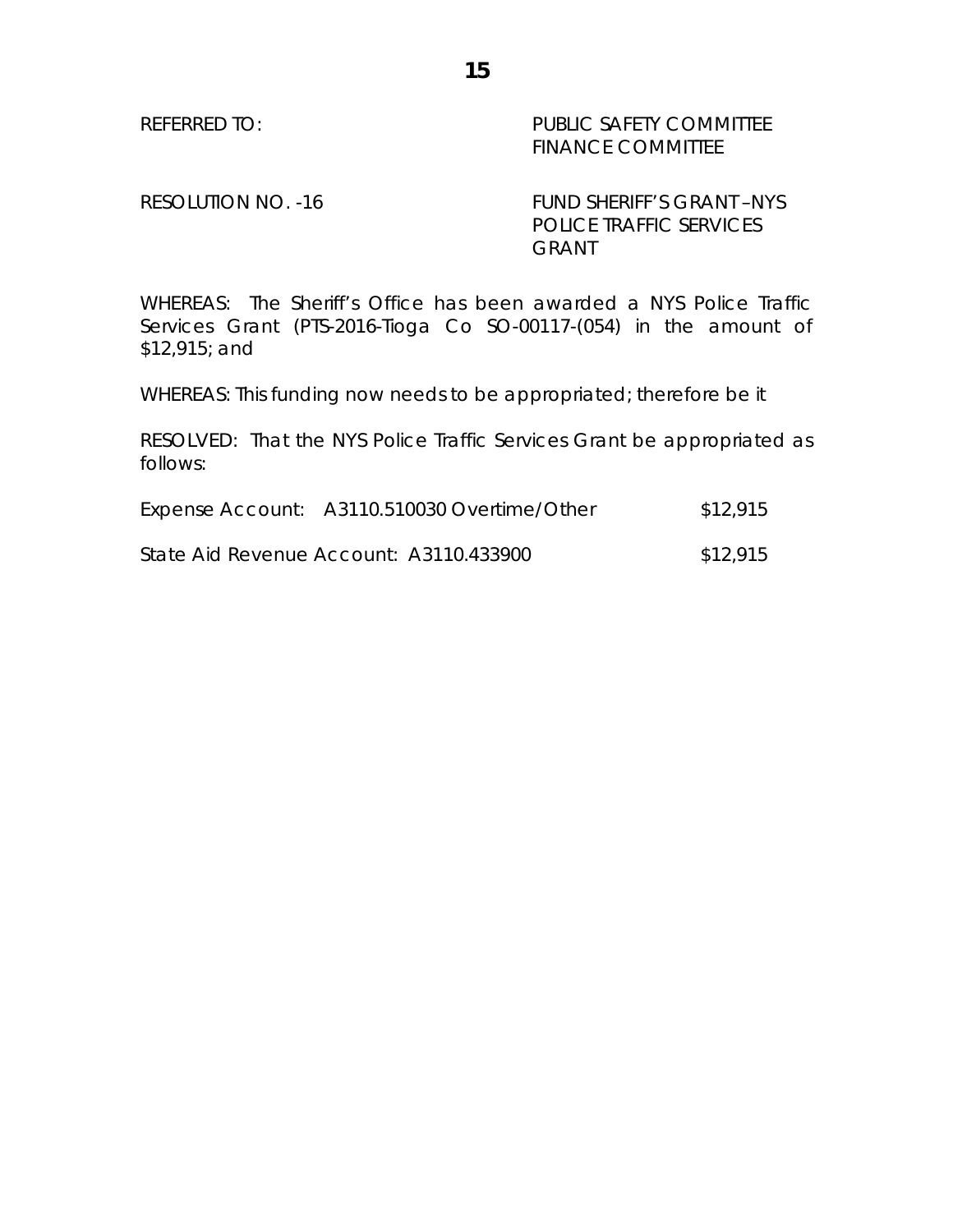## REFERRED TO: HEALTH & HUMAN SERVICES COMMITTEE FINANCE COMMITTEE

RESOLUTION NO. -16 APPROPRIATION OF FUNDS PUBLIC HEALTH

WHEREAS: New York State Child Passenger Safety Program funding has been awarded to the Tioga County Public Health Department; and

WHEREAS: The funding is specifically designated for the purchase of program deliverables; and

WHEREAS: Appropriation of Funds requires Legislative approval; therefore be it

RESOLVED: That funding be appropriated as follows:

From:  $A4012$  434012 State Aid – Health Education  $$7,500$ 

To: A4012 540640 Health Education: Supplies \$ 7,500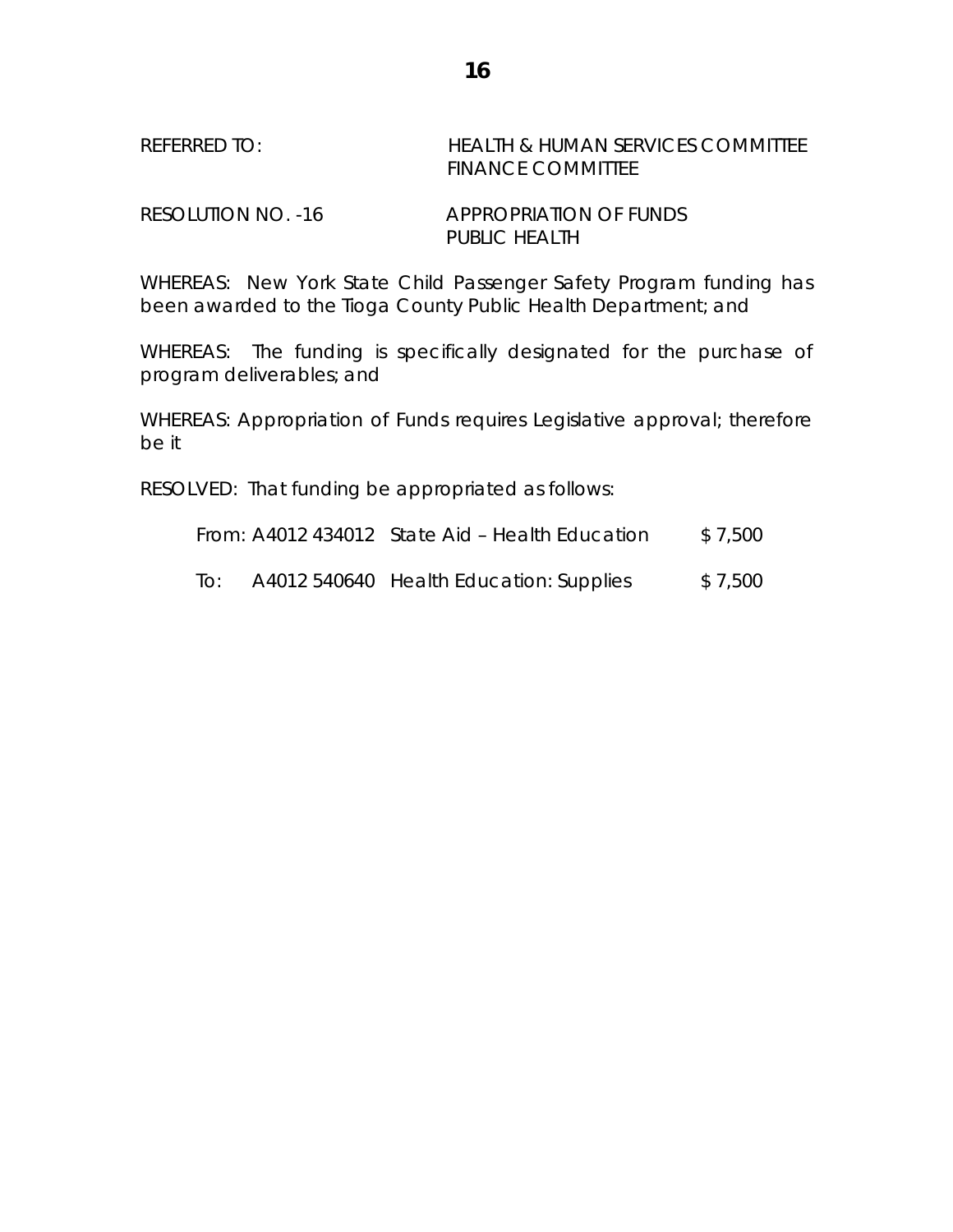| REFERRED TO: | <b>HEALTH &amp; HUMAN SERVICES COMMITTEE</b> |
|--------------|----------------------------------------------|
|              | <b>FINANCE COMMITTEE</b>                     |

RESOLUTION NO. -16 APPROPRIATION OF FUNDS PUBLIC HEALTH

WHEREAS: New York State Highway Safety Program funding has been awarded to the Tioga County Public Health Department; and

WHEREAS: The funding is specifically designated for the purchase of program deliverables; and

WHEREAS: Appropriation of Funds requires Legislative approval; therefore be it

RESOLVED: That funding be appropriated as follows:

| From: A4012 434012 State Aid – Health Education | \$3,300 |
|-------------------------------------------------|---------|
|-------------------------------------------------|---------|

To:  $A4012\,540640$  Health Education: Supplies  $$3,300$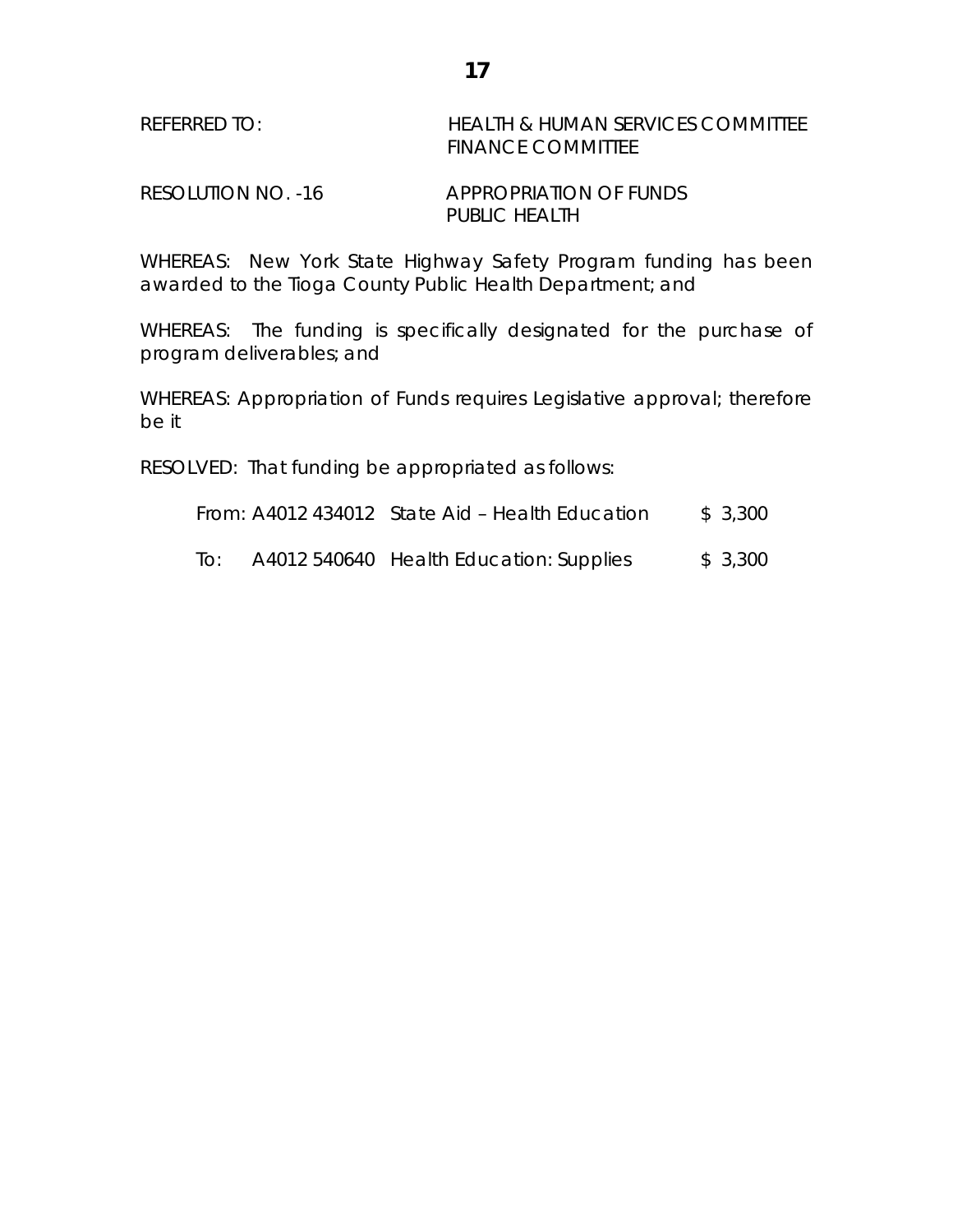## REFERRED TO: FINANCE/LEGAL COMMITTEE

## RESOLUTION NO. -16 TRANSFER OF FUNDS PURCHASE OF EQUIPMENT DISTRICT ATTORNEY

WHEREAS: The District Attorney's Office has a need for two (2) outdoor surveillance cameras and software for investigations; and

WHEREAS: The District Attorney's budget does not have funds in their audio visual equipment account; therefore be it

RESOLVED: That the District Attorney be authorized to purchase two surveillance cameras and software and that the following sums be transferred from within the District Attorney's budget to cover the costs of the cameras and software:

|     | From: A1165-540280 Investigations   | \$782.00 |
|-----|-------------------------------------|----------|
| To: | A1165-520020 Audio Visual Equipment | \$782.00 |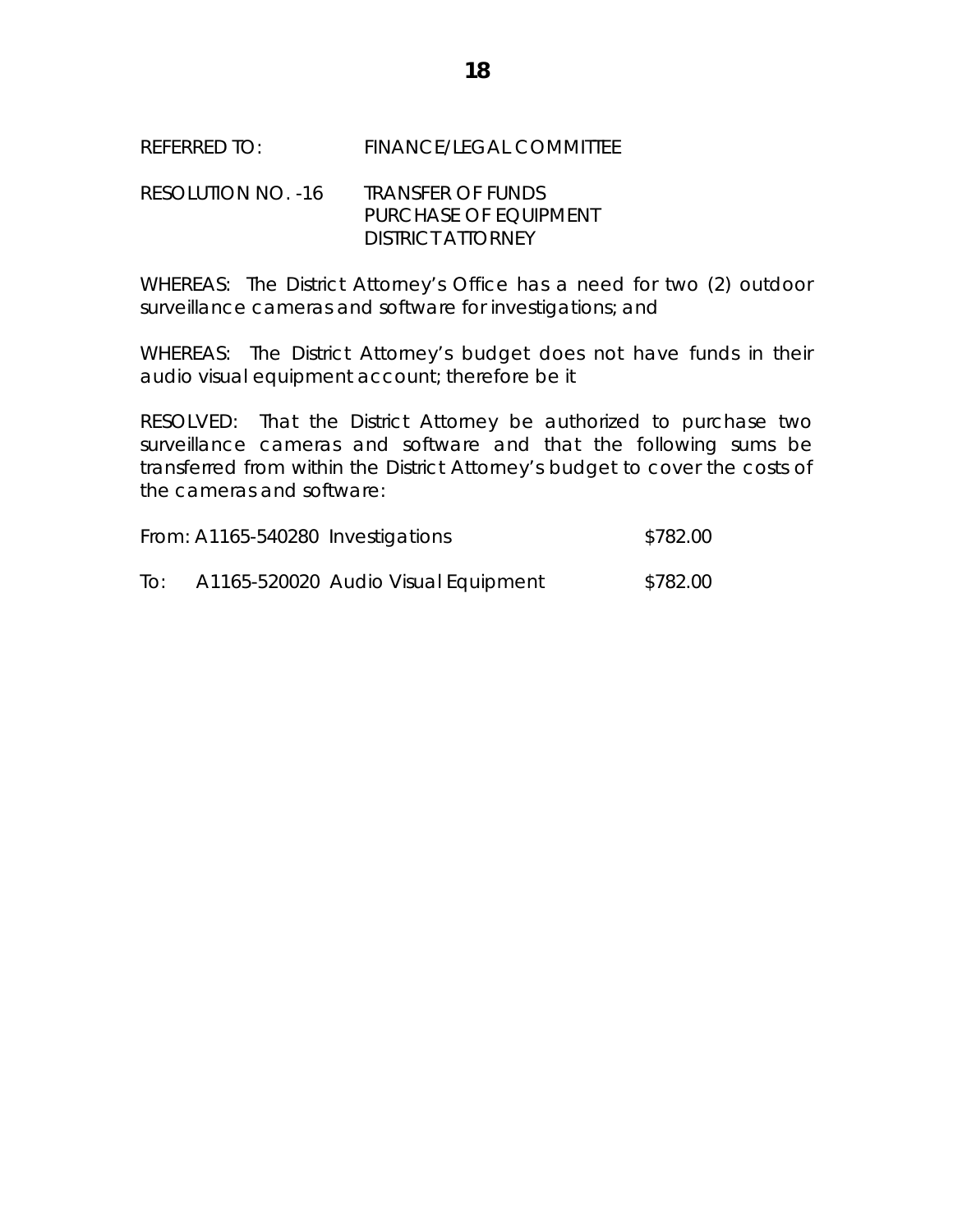## REFERRED TO: ADMINISTRATIVE SERVICES

### RESOLUTION NO. -16 AUTHORIZATION FOR BOARD OF ELECTIONS TO APPLY FOR GRANT FOR COMPACT FLASH CARDS

WHEREAS: The Federal Help Americans Vote Act (HAVA) of 2006 provided funds to compensate counties for expenses relating to transitioning from Lever to Electronic Voting systems; and

WHEREAS: New York State has held these funds in reserve until all counties had fully transitioned to the Electronic Voting system and just recently all counties complied; and

WHEREAS: The Electronic voting machines having been purchased as part of the Electronic Voting System have gone out of warranty; and

WHEREAS: State regulations require storage of voting information on specially approved compact flash storage cards; and

WHEREAS: Dominion Voting Systems, the machine vendor has offered on the New York State Office of General Services (OGS) contract under Section 22300 (Voting Systems Services and Accessories) for a price of \$75.00 a piece. Tioga County has found the same quality item at another vendor for \$23.89 a piece, resulting in a savings of \$1,328.86; and

WHEREAS: The Tioga County Board of Elections is to receive a 100% reimbursement grant for the cost of the compact flash cards, which will be \$621.14; and

WHEREAS: Tioga County policy is for the Board of Elections to seek permission prior to submitting grant applications; and

WHEREAS: Federal regulations require the county purchase the item prior to reimbursement and submit proof of payment in the grant application; therefore be it

RESOLVED: That the Tioga County Board of Elections be given permission to apply for this grant; and be it further

RESOLVED: That the grant funding be applied as follows:

| From: Org A1450 Object 440890-Federal Aid-HAVA- | \$621.14 |
|-------------------------------------------------|----------|
|                                                 |          |

To: Org A1450 Object 540490-Election Expense- \$621.14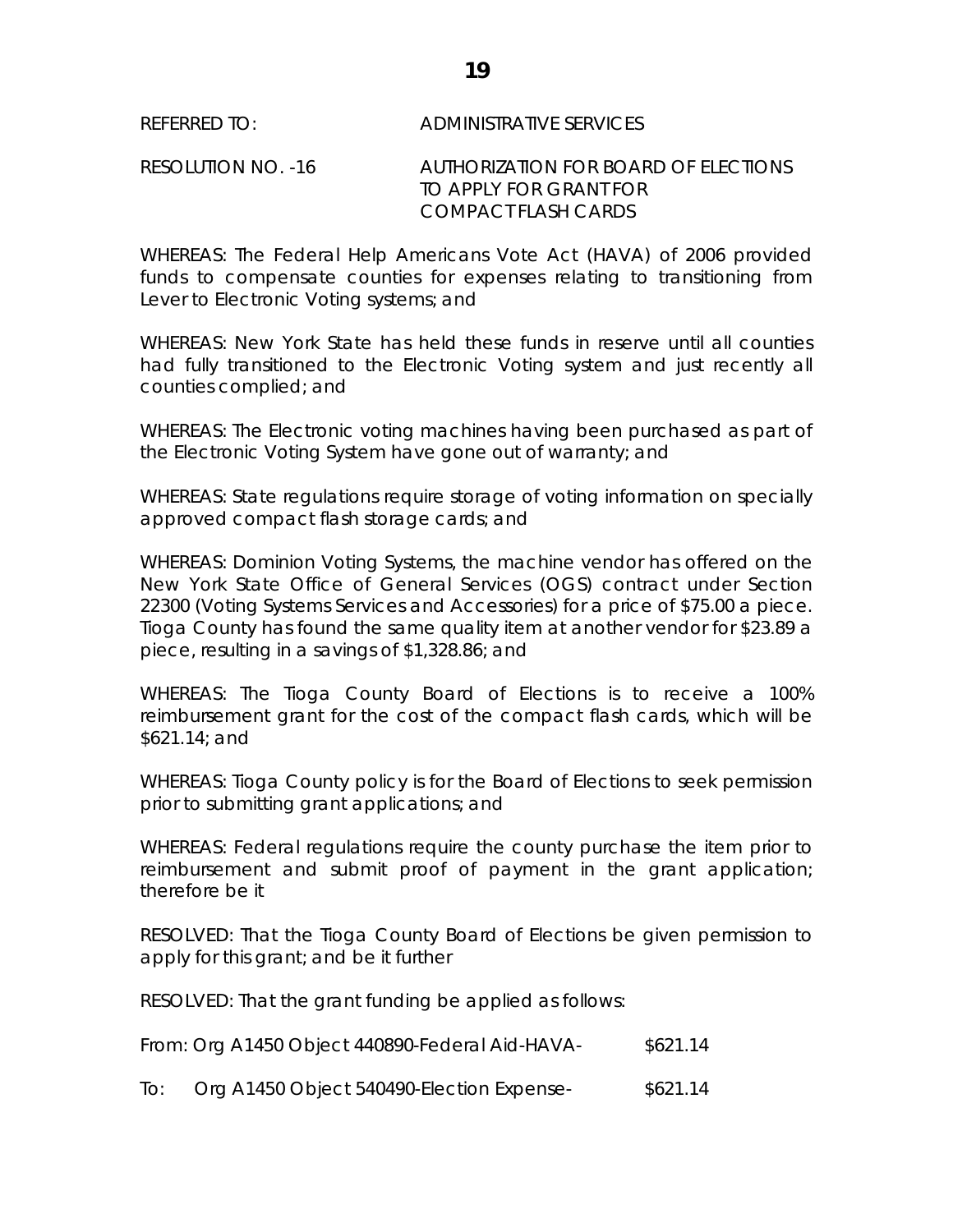RESOLUTION NO. -16 AUTHORIZATION FOR BOARD OF ELECTIONS TO APPLY FOR GRANT FOR AUDIO VISUAL TRAINING EQUIPMENT

WHEREAS: The Federal Help Americans Vote Act (HAVA) of 2006 provided funds to compensate counties for expenses relating to transitioning from Lever to Electronic Voting systems; and

WHEREAS: New York State has held these funds in reserve until all counties had fully transitioned to the Electronic Voting system and just recently all counties complied; and

WHEREAS: Under HAVA Title II Section 251 CFDA  $#$  90.401 to which Tioga County is entitled to up to a \$1,897.07 grant, the authorization for which will expire soon; and

WHEREAS: The Tioga County Board of Elections is to receive a 95% reimbursement grant for the cost of an audio-visual equipment setup to facilitate and enhance training of poll inspectors which will be \$1,867.16; and

WHEREAS: Tioga County protocol is for the Board of Elections to seek permission prior to submitting grant applications; and

WHEREAS: Federal regulations require the county purchase the item prior to reimbursement and submit proof of payment in the grant application; therefore be it

RESOLVED: That the Tioga County Board of Elections shall be given permission to apply for this grant; and be it further

RESOLVED: That the grant funding be applied as follows:

|  | From: Org A1450 Object 439060-State Aid Elections | \$1,773.80 |
|--|---------------------------------------------------|------------|
|--|---------------------------------------------------|------------|

| To: |  | Org A1450 Object 520060-Computer- | \$1,867.16 |
|-----|--|-----------------------------------|------------|
|-----|--|-----------------------------------|------------|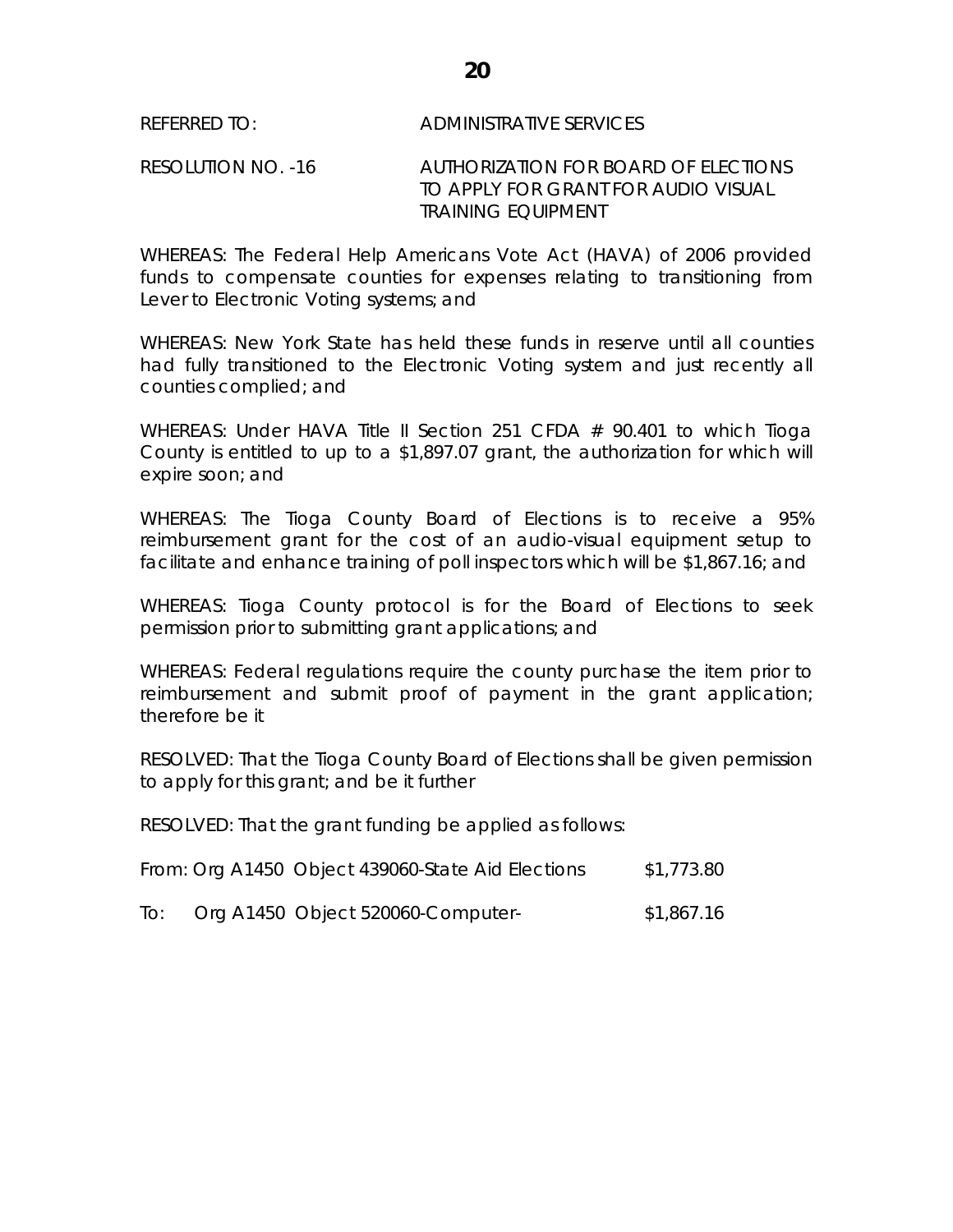REFERRED TO: PUBLIC WORKS FINANCE

## RESOLUTION NO. -16 RE-ESTABLISH PRIOR YEAR PUBLIC WORKS PROJECTS

WHEREAS: Prior year Public Works Capital Bridge Projects and Capital Equipment Request need to be re-established for the remaining unspent balance as of year-end 2015 for purchase or completion in 2016; therefore be it

RESOLVED: That the following accounts and amounts be re-established:

| <b>Bridge Projects</b>                     |                          | <b>BIN</b> |    | Amt to Establish |
|--------------------------------------------|--------------------------|------------|----|------------------|
|                                            |                          |            |    |                  |
| H5110 54002 H1306 Ellis Creek Road         |                          | 3334900    | \$ | 50,000.00        |
| H5110 54002 H1401 Ellis Creek Road 3334880 |                          |            | \$ | 452,806.27       |
| H5110 54002 H1408 Coddington Rd            |                          | 3335100    | \$ | 758,810.89       |
| H5110 54002 H1409 Glenn Road               |                          | 3335320    | \$ | 609,204.89       |
| H5110 54002 H1410 Blewer Road              |                          | 2218580    | \$ | 600,000.00       |
| H5110 54002 H1501 Halsey Valley            |                          | 3334990    | \$ | 695,240.69       |
| H5110 54002 H1502 Halsey Valley            |                          | 3335000    | \$ | 520,000.00       |
| H5110 54002 H1503 Oak Hill Road            |                          | 3334940    | \$ | 394,030.00       |
| <b>Capital Equipment</b>                   |                          |            |    |                  |
| H <sub>1620</sub> 520923                   | <b>Standby Generator</b> |            | \$ | 150,000.00       |

And be it further

RESOLVED: That any applicable corresponding revenue sources or reserve account funds per prior Resolution 41-15 shall also be re-established in the 2016 modified budget.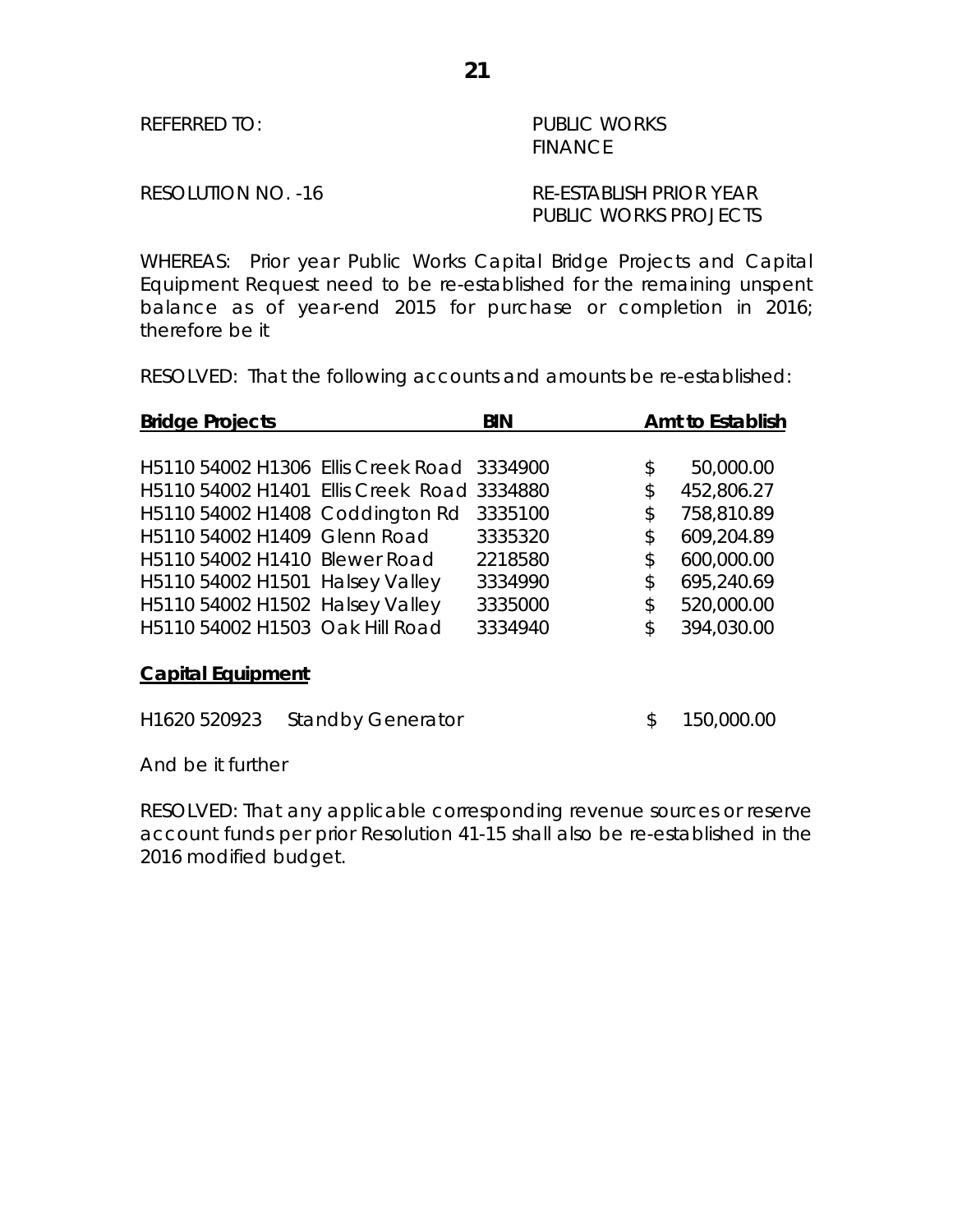## REFERRED TO: FINANCE

#### RESOLUTION NO. -16 RE-ESTABLISH PRIOR YEAR GRANT FUNDS

WHEREAS: Prior year Grant Funds need to be re-established for the remaining unspent balance as of year-end 2015 for purchase or completion in 2016; therefore be it

RESOLVED: That the following accounts and amounts be re-established:

| <b>ILS GRANT</b>                                    |               | <b>Amt to Establish</b> |
|-----------------------------------------------------|---------------|-------------------------|
|                                                     |               |                         |
| A1173 510010 Full Time Salary                       | \$            | 22,697.96               |
| A1173 510020 Part Time Salary                       | \$            | 22,960.88               |
| A1173 520200 Office Equipment                       | \$            | 1,405.68                |
| A1173 540040 Books                                  | \$            | 1,106.06                |
| A1173 540140 Contracting Services                   | \$            | 6,313.83                |
| A1173 540280 Investigations                         | \$            | 1,015.18                |
| A1173 540320 Leased Equipment/Copies                | \$            | 300.00                  |
| A1173 540420 Office Supplies                        | \$            | 3,702.21                |
| A1173 540480 Postage                                | \$            | 100.00                  |
| A1173 540620 Software Expense                       | \$            | 3,419.00                |
| A1173 540660 Telephone                              | \$            | 154.11                  |
| A1173 540733 Training/All Other                     | $\frac{1}{2}$ | 3,616.00                |
| <b>Total ILS Grant</b>                              | \$            | 66,790.91               |
| A1173 430260 State Aid -Indigent Grant              | \$            | 66,790.91               |
| <b>Transportation</b>                               |               |                         |
| <b>Bussing-Contracting Services</b><br>A5630 540140 | \$            | 53,945.02               |
| A5630 430901<br>State Aid - Bussing                 | \$            | 53,945.02               |
|                                                     |               |                         |

And be it further

RESOLVED: That any applicable corresponding revenue sources shall also be re-established in the 2016 modified budget.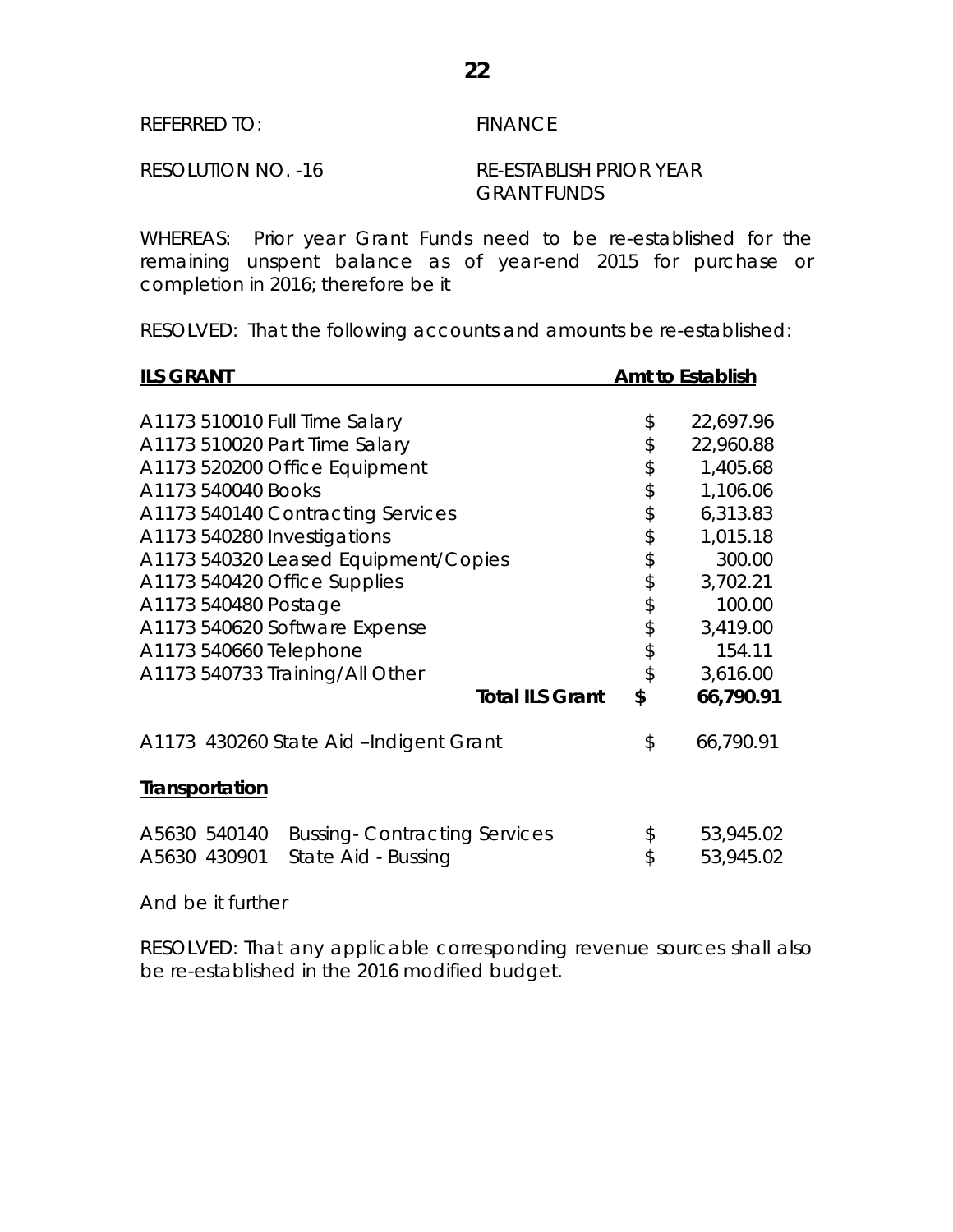REFERRED TO: PUBLIC WORKS

RESOLUTION NO. -16 AWARD CONSTRUCTION HALSEY VALLEY RD. BRIDGES BIN: 3334990 & BIN: 3335000

WHEREAS: Tioga County bonded for a program for rehabilitation of various bridges within the County; and

WHEREAS: Funding is available for the construction of the Halsey Valley Rd. Bridges BIN: 3334990 & BIN 3335000; and

WHEREAS: The Commissioner of Public Works received sealed bids on January 08, 2016 and the bids came in to as follows:

| <b>Economy Paving</b>          | Cortland, NY | \$746,785.00 |
|--------------------------------|--------------|--------------|
| Procon Contracting             | Vestal, NY   | \$825,000.00 |
| R. DeVincentis Const.          | Binghamton,  | \$821,000.00 |
| <b>Silverline Construction</b> | Burdett, NY  | \$734,500.00 |
| <b>Vector Construction</b>     | Cicero, NY   | \$786,553.50 |

And

WHEREAS: McFarland Johnson, Binghamton, NY have completed the review of the bids and finds the low bidder Silverline Construction, Burdett, NY meets all of the qualifications of the bid specifications; therefore be it

RESOLVED: That the Tioga County Legislature authorize awarding the bid to Silverline Construction, Burdett, NY not to exceed \$734,500 to be paid out of Halsey Valley Rd. Bridges account H5110 540002, Project #H1501 and H5110 540002, Project #H1502.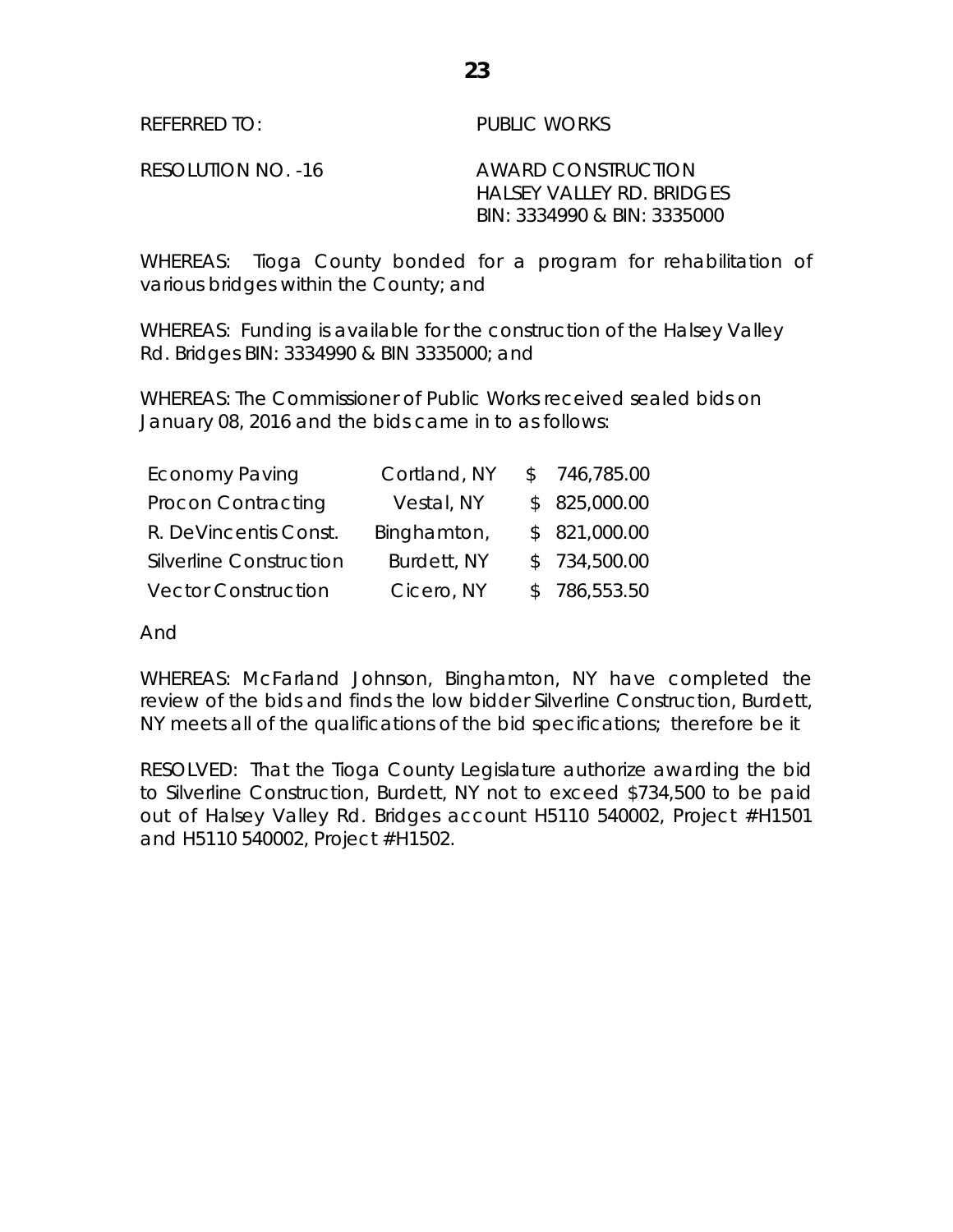| REFERRED TO:       | <b>FINANCE COMMITTEE</b>              |
|--------------------|---------------------------------------|
| RESOLUTION NO. -16 | ERRONEOUS ASSESSMENT<br>TOWN OF OWEGO |

WHEREAS: An application for corrected tax roll for property No. 10213, assessed to Nancy Briggs on the 2016 tax roll of the Town of Owego indicates that a SCAR decision reducing the assessment from \$177,100 to \$142,000 was not received in time to change the assessment before tax rolls and bills were printed; be it therefore

RESOLVED: That a new 2016 tax bill be issued by the Town of Owego Tax Collector to Nancy Briggs for property no. 10213 as follows:

|            | Bill Property $\#10213$ | NEW Bill Property #10213 |
|------------|-------------------------|--------------------------|
| County     | 1,985.99                | 1,592.38                 |
| Recycle    | 91.74                   | 73.56                    |
| Townwide   | 188.47                  | 151.12                   |
| Part Town  | 506.93                  | 406.46                   |
| Owego Fire | 388.99                  | 311.89                   |
| Lighting 5 | 65.12                   | 52.21                    |
|            | \$3,227.24              | \$2,587.62               |

RESOLVED: That the erroneous town and lighting tax of \$150.73 be charged back to the Town of Owego; and the erroneous fire tax of \$77.10 be charged back to the Owego Fire District; and be it further

RESOLVED: That the erroneous solid waste tax of \$18.18 be charged back to the Solid Waste Fund; and be it further

RESOLVED: That the erroneous county tax of \$393.61 be charged to the proper accounts in the records of the County Treasurer.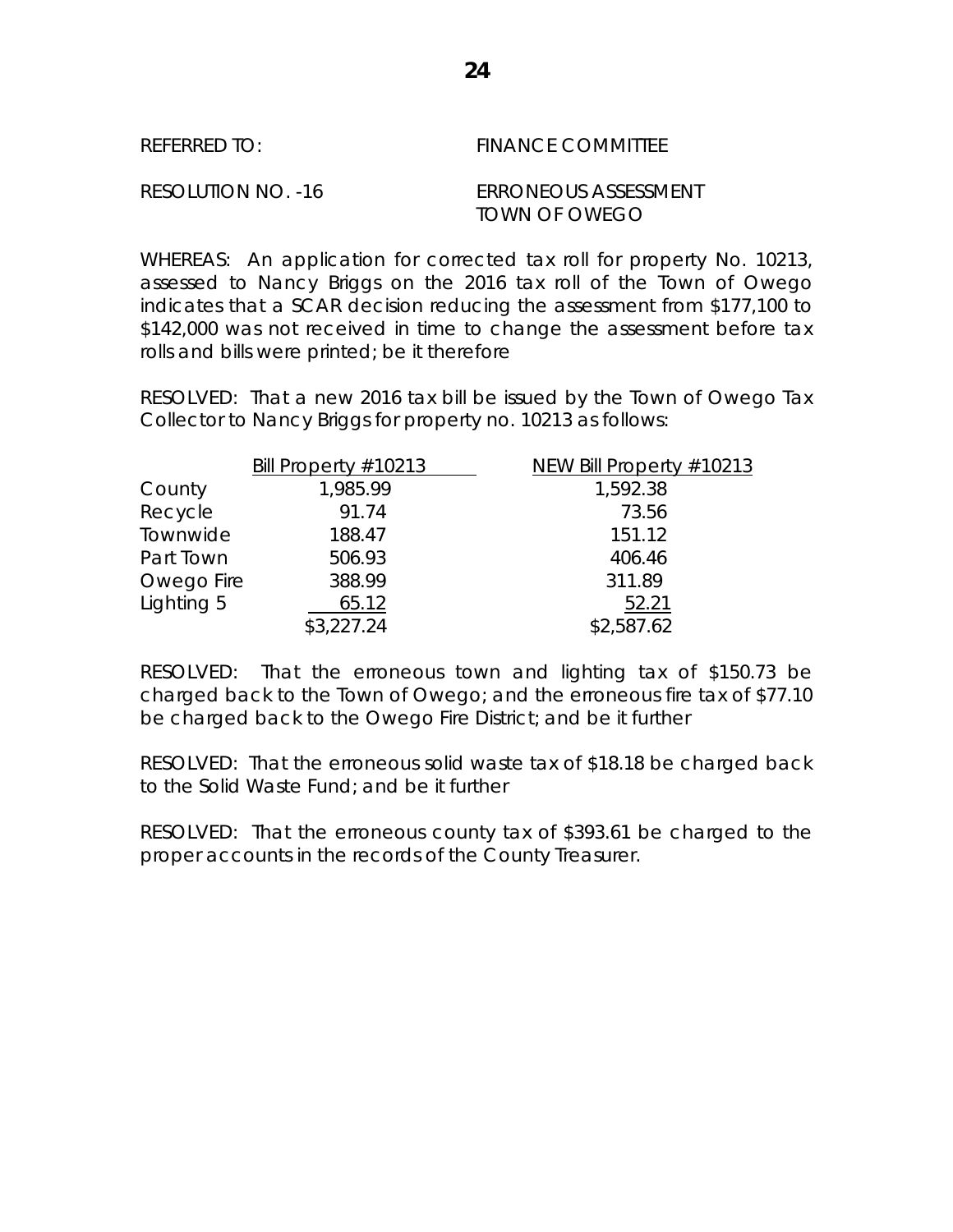## REFERRED TO: The Second Second Second Second Second Second Second Second Second Second Second Second Second Se

RESOLUTION NO. -16 ERRONEOUS ASSESSMENT TOWN OF BARTON

WHEREAS: An application for corrected tax roll for property no. 130 assessed to Tioga County Open Door Mission on the 2016 tax roll of the Town of Barton indicates that the property tax exemption was removed due to a renewal application not being filed in a timely manner; and

WHEREAS: The exemption has been reinstated for parcel no. 130 in the Town of Barton returning the parcel to wholly exempt status; be it therefore

RESOLVED: That a new bill showing a zero amount due be issued to Tioga County Open Door Mission by the Town of Barton tax collector; and be it further

RESOLVED: That the erroneous town tax of \$189.24 be charged back to the Town of Barton; and the erroneous fire tax of \$82.61 be charged back to the Barton Fire District; and be it further

RESOLVED: That the erroneous solid waste tax of \$40.76 be charged back to the Solid Waste Fund; and be it further

RESOLVED: That the erroneous school tax and interest of \$1,545.61 be charged back to the Waverly School District; and be it further

RESOLVED: That the erroneous county tax and school penalty of \$990.63 be charged to the proper accounts in the records of the County Treasurer.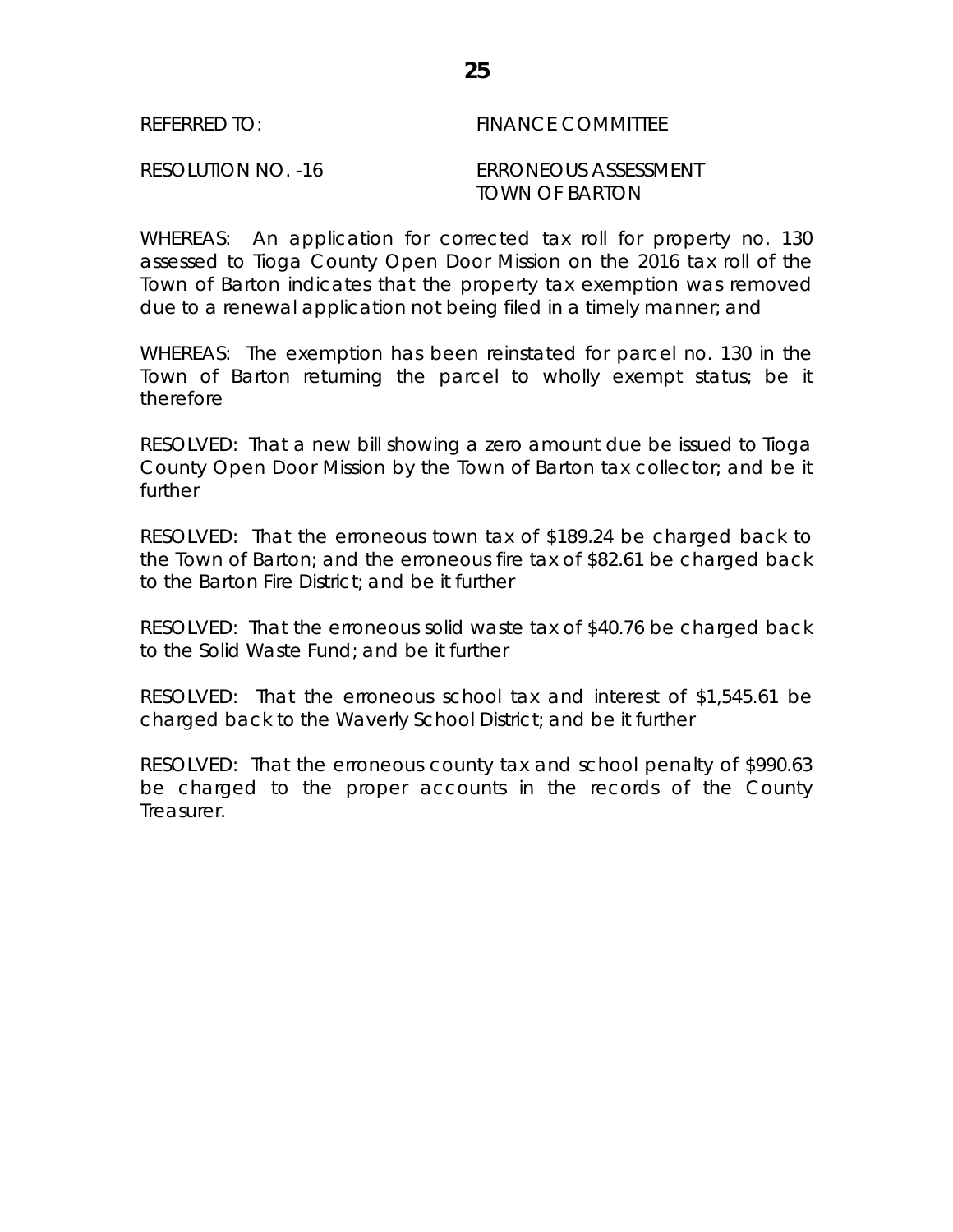REFERRED TO: PUBLIC SAFETY COMMITTEE

RESOLUTION NO. -16 RESOLUTION TO APPROVE A MAINTENANCE AGREEMENT BETWEEN THE TIOGA COUNTY PROBATION DEPARTMENT AND AUTOMON TO PROVIDE SOFTWARE AND MAINTENANCE OF THE CASELOAD EXPLORER PRODUCT

WHEREAS: The Legislature approved a contract between Tioga County Probation Department and AutoMon since 2008; and

WHEREAS: AutoMon has summited their yearly Maintenance Agreement to Tioga County Probation which consists of the base charge of \$3,783.16 plus a fee of \$185.27 per user. Probation has 17 registered users of the software so the total cost for the software for 2016 is \$6,932.75 as of January 2016. Further, it is anticipated that the NYS Office of Governmental Services will approve AutoMon's request for increased costs and that a second voucher for an additional \$140 will be received during the 2016 calendar year ; therefore be it

RESOLVED: That the Probation Director is approved to contract with AutoMon, LLC for software and maintenance costs in 2016 for Caseload Explorer software in the amount of \$6,932.75, upon approval of the County Attorney. Approval is also given to pay a second voucher in 2016 for up to \$140.00 when it is received from the company.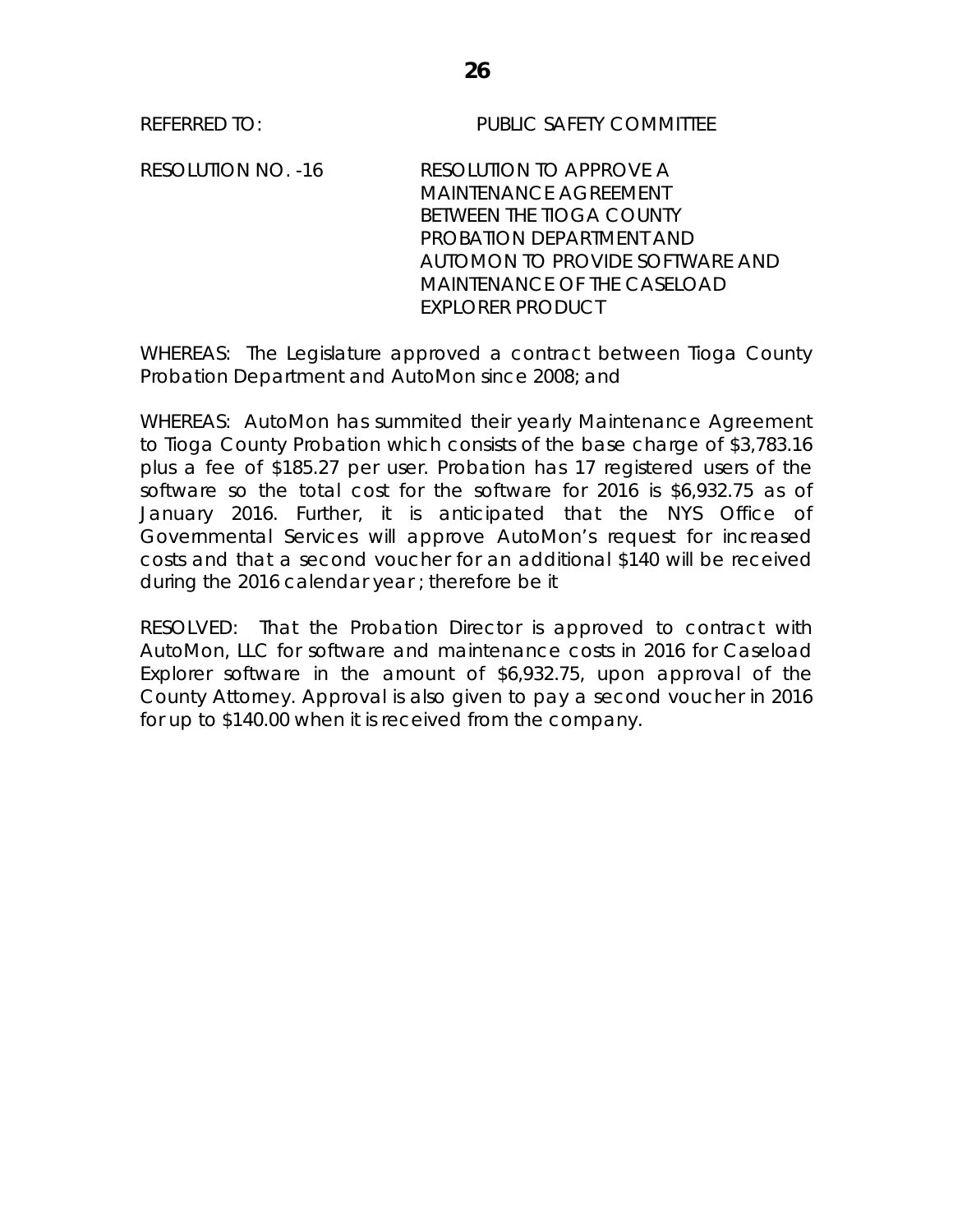REFERRED TO: LEGISLATIVE WORKSESSION

RESOLUTION NO. -16 RESOLUTION CALLING ON THE STATE TO DEVELOP A 100 PERCENT STATE FUNDED INDIGENT LEGAL DEFENSE SYSTEM AS A WAY TO PROVIDE MANDATE RELIEF AND LOWER PROPERTY TAXES

WHEREAS: The United States Supreme Court held in Gideon v. Wainwright that the right to counsel for one charged with a crime is fundamental and that it is the state's responsibility to supply lawyers for those unable to afford them; and

WHEREAS: In 1965 the State of New York delegated this state responsibility to the counties; and

WHEREAS: The decision to entrench responsibility at the county level in the State of New York has resulted in a system by which the County and local property taxpayers are burdened with the vast majority of the cost of this state responsibility; and

WHEREAS: The shift of costs for this state mandated service has become so imbalanced that the counties of New York now cover more than 80% of the cost burden; and

WHEREAS: Implementation of the constitutional right to counsel under Gideon is a state, not county, obligation; and

WHEREAS: In 2006 the Kaye Commission on the Future of Indigent Defense Services declared that the New York State System of County-Delivered Indigent Services is in crisis and urged the expeditious establishment of an Independent Public Defense Commission; and

WHEREAS: The State of New York and multiple counties are now defendants, and recently entered into a settlement, in the matter of Hurrell-Harring, et al. v. State of Nell' York, a systemic lawsuit similar to many that have been successful across the country seeking to transform the indigent legal defense system; and

WHEREAS: The settlement will have a profound fiscal impact on the state and each and every county therein; and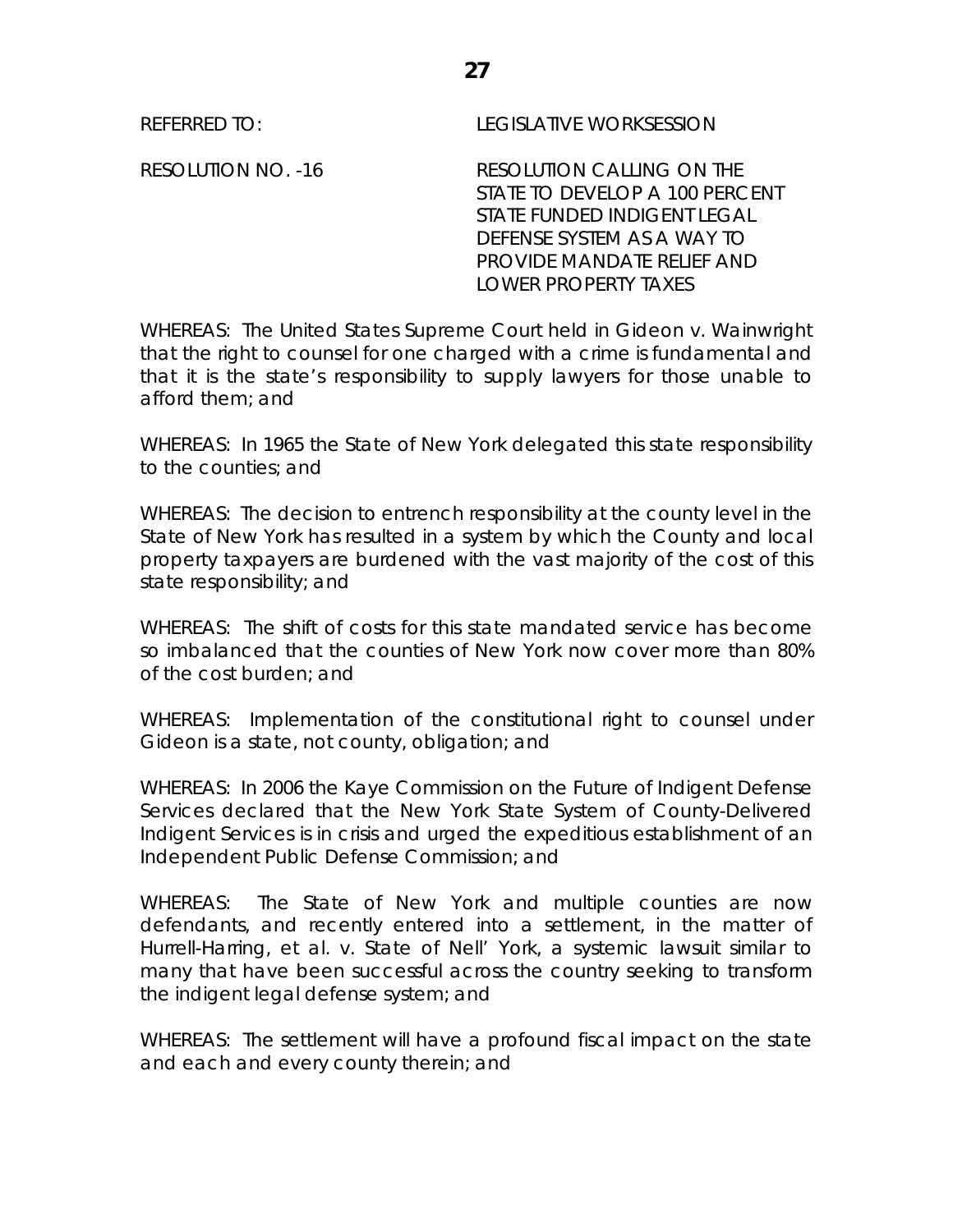WHEREAS: The state can both comply with its obligations under the settlement and significantly improve the public defense system by establishing a 100 percent state funded indigent legal defense program; and

WHEREAS: Such a state funded system would relieve the counties of this state of the burden imposed upon them since 1965; and

WHEREAS: Senator John DeFrancisco on January 4, 2016 sponsored a bill that was previously introduced by Assembly Member Patricia Fahy (A.6202B/S.6341), which would require the State, not the counties, to incrementally take over payment for such service; and

WHEREAS: This systematic change would directly lead to improvements to this vital service for residents in need, and provide meaningful fiscal mandate relief for counties and real property taxpayers; and

WHEREAS: The Tioga County Legislature approves of the Bill introduced by Senator John DeFrancisco, entitled "AN ACT to amend the county law and the executive law, in relation to indigent defense services.", and express their support for the actions of Senator John DeFrancisco in sponsoring the Bill; and

WHEREAS: The Tioga County Legislature supports legislation to ensure full state funding for increased county costs related to arraignment at first appearance, or any other state imposed changes to indigent legal services; now therefore be it

RESOLVED: That the Tioga County Legislature calls upon the State of New York and Governor Cuomo to create a 100 percent state funded indigent legal defense and relieve the counties of this state of the burden imposed upon them since 1965; and be if further

RESOLVED: That the Tioga County Legislature calls upon the State of New York and Governor Cuomo, to support Senator John DeFrancisco and the Bill entitled: "AN ACT to amend the county law and executive law, in relation to indigent defense services"; and be it further

RESOLVED: That the Tioga County Legislature further supports legislation to ensure full state funding for increased county costs related to arraignment at first appearance, or any other state imposed changes to indigent legal services; and be it further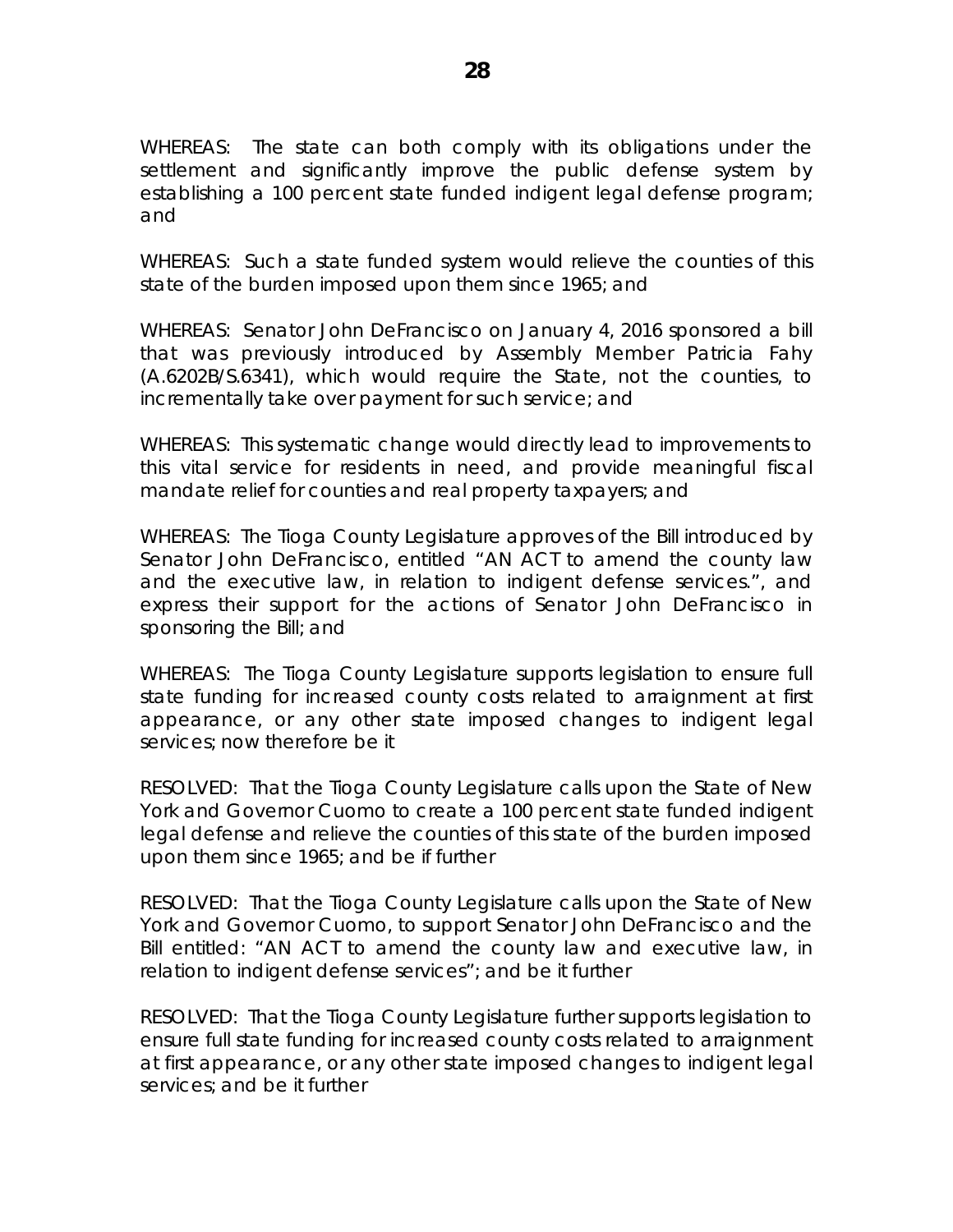RESOLVED: That the Clerk of the Tioga County Legislature is hereby authorized and directed to forward a certified copy of this Resolution to the Legislature and Boards of Supervisors of each of New York State's Counties, the New York State Association of Counties, Senator John DeFrancisco, Senator Frederick Akshar, and Assemblyman Chris Friend.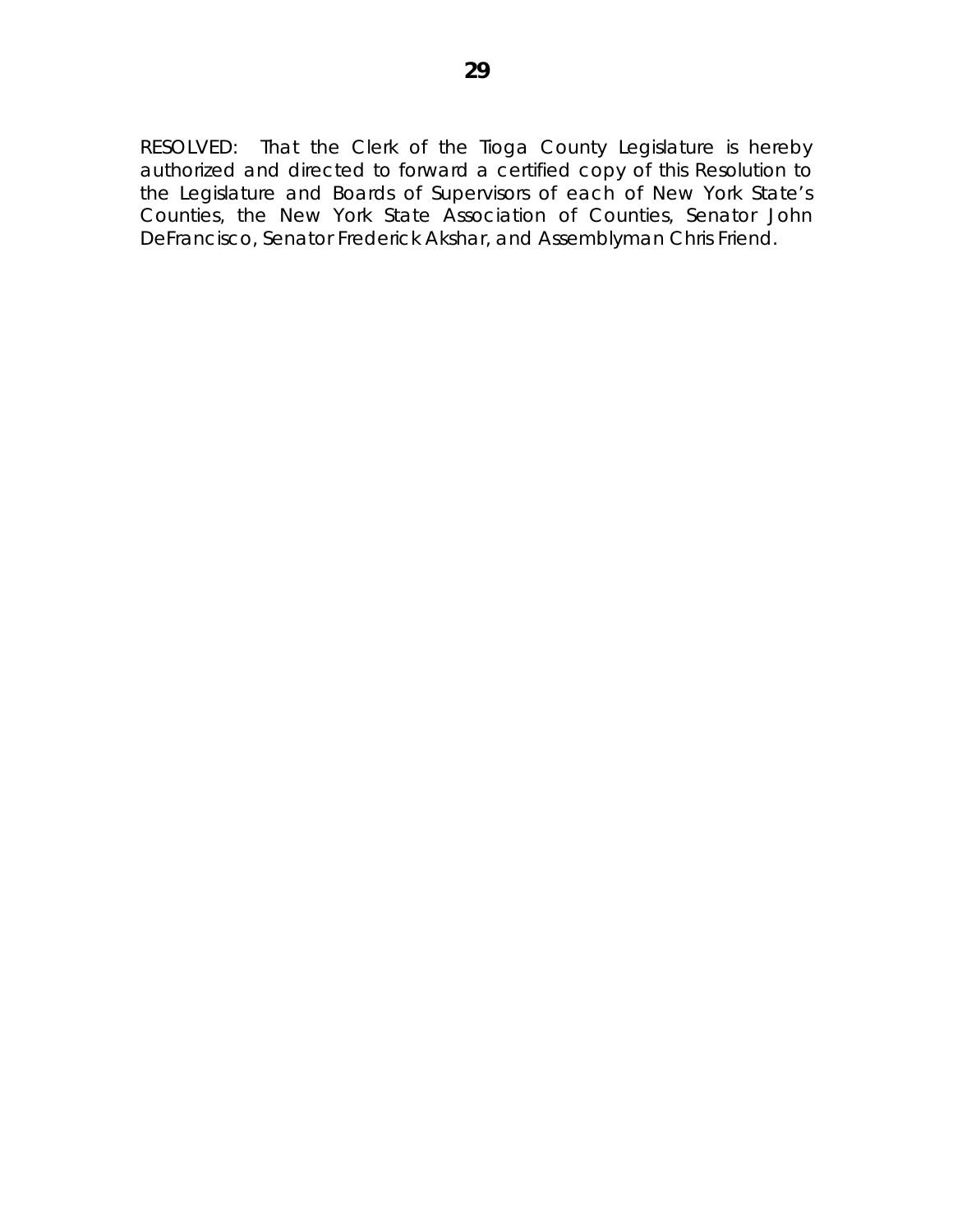#### REFERRED TO: PERSONNEL COMMITTEE HEALTH & HUMAN SERVICES COMMITTEE

RESOLUTION NO. –16 RECLASSIFY, ABOLISH AND CREATE POSITIONS (PUBLIC HEALTH)

WHEREAS: With the closing of the home care program, the need for a Software Support position is no longer necessary; and

WHEREAS: Since the closing of CHHA, the incumbent of the Software Support Liaison position has assumed other duties, creating a need to change her title; and

WHEREAS: The Personnel Department has determined an appropriate title for the new set of responsibilities is Communication and e-Services Coordinator; and

WHEREAS: To better meet the needs of the department, the Public Health Director would also like to exchange a vacant Public Health Nurse (Grade 15) position for an additional Public Health Educator (Grade 11) position; and

WHEREAS: The net savings of the position changes is over \$6,000; therefore be it

RESOLVED: That the position of Software Support Liaison in the Public Health Department (\$35,746-\$45,746) is reclassified to the title of Communications and e-Services Coordinator (\$39,700 - \$49,700); and be it further

RESOLVED: That Susan Haskett who currently holds the Software Support Liaison position, shall be provisionally appointed to the new Communications and e-Services Coordinator position effective February 15, 2016 at an annual salary of \$45,544; and be it further

RESOLVED: That one full-time position of Public Health Nurse is abolished effective February 10, 2016 and one full-time position of Public Health Educator is created effective February 11, 2016.